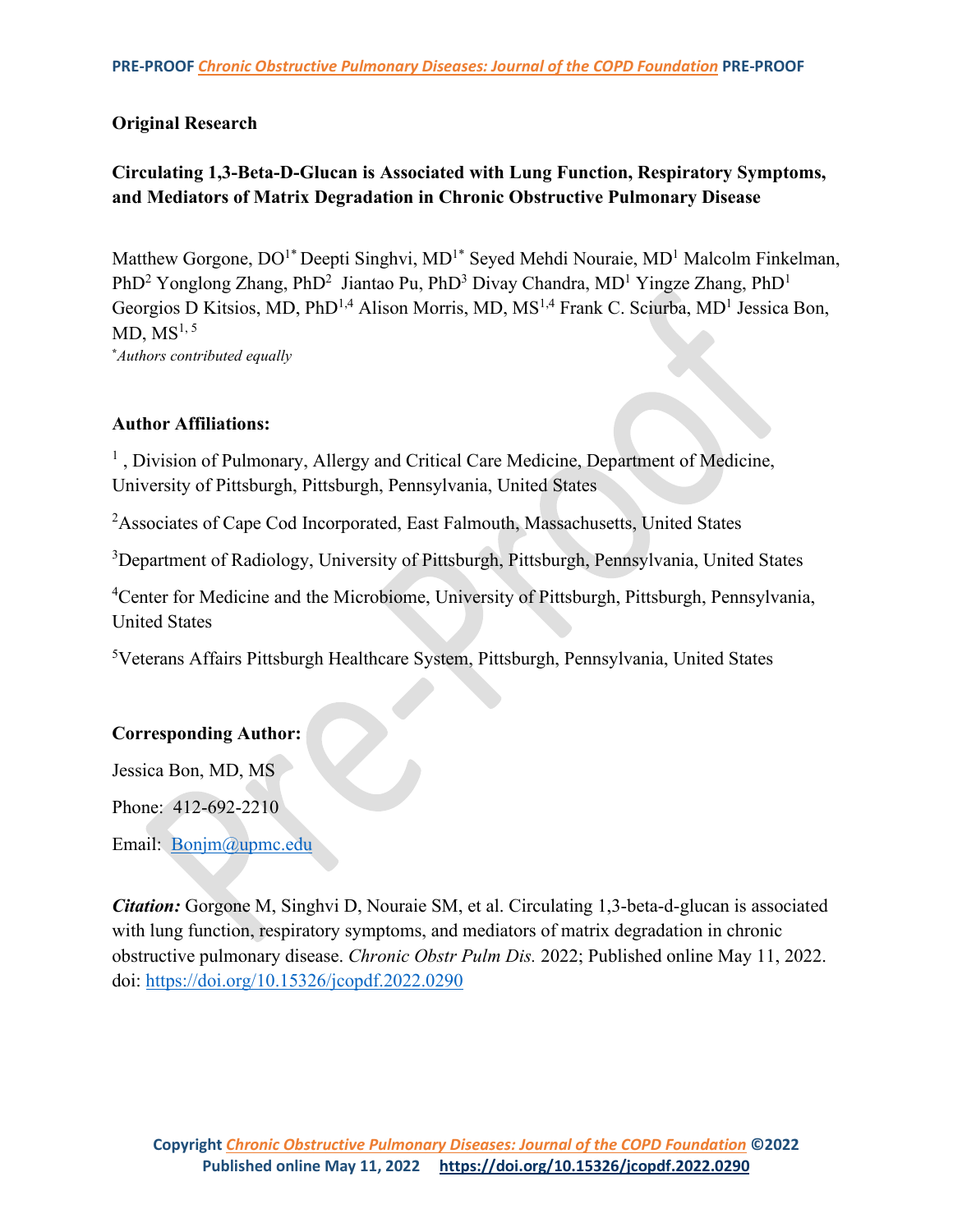### **List of Abbreviations:**

COPD: chronic obstructive pulmonary disease

BDG: 1,3-beta-d-glucan

MMP: matrix metalloproteinase

TIMP: tissue inhibitor of matrix metalloproteinase

PAMP: pathogen-associated molecular pattern

CT: computed tomography

SCCOR: Specialized Center of Clinically Oriented Research

BMI: body mass index

FEV1/FVC: forced expiratory volume in the 1<sup>st</sup> second to forced vital capacity ratio

SGRQ: St. George's Respiratory Questionnaire

DLco: diffusing capacity for carbon monoxide

Dectin-1: dendritic cell-associated C-type lectin-1

**List of Key Words:** chronic obstructive pulmonary disease, microbial translocation

**Statement of Funding Support:** This research was funded by the National Heart, Lung, and Blood Institute (NHLBI) grants R01 HL128289 and P50 HL084948.

**Note:** This article has an online data supplement.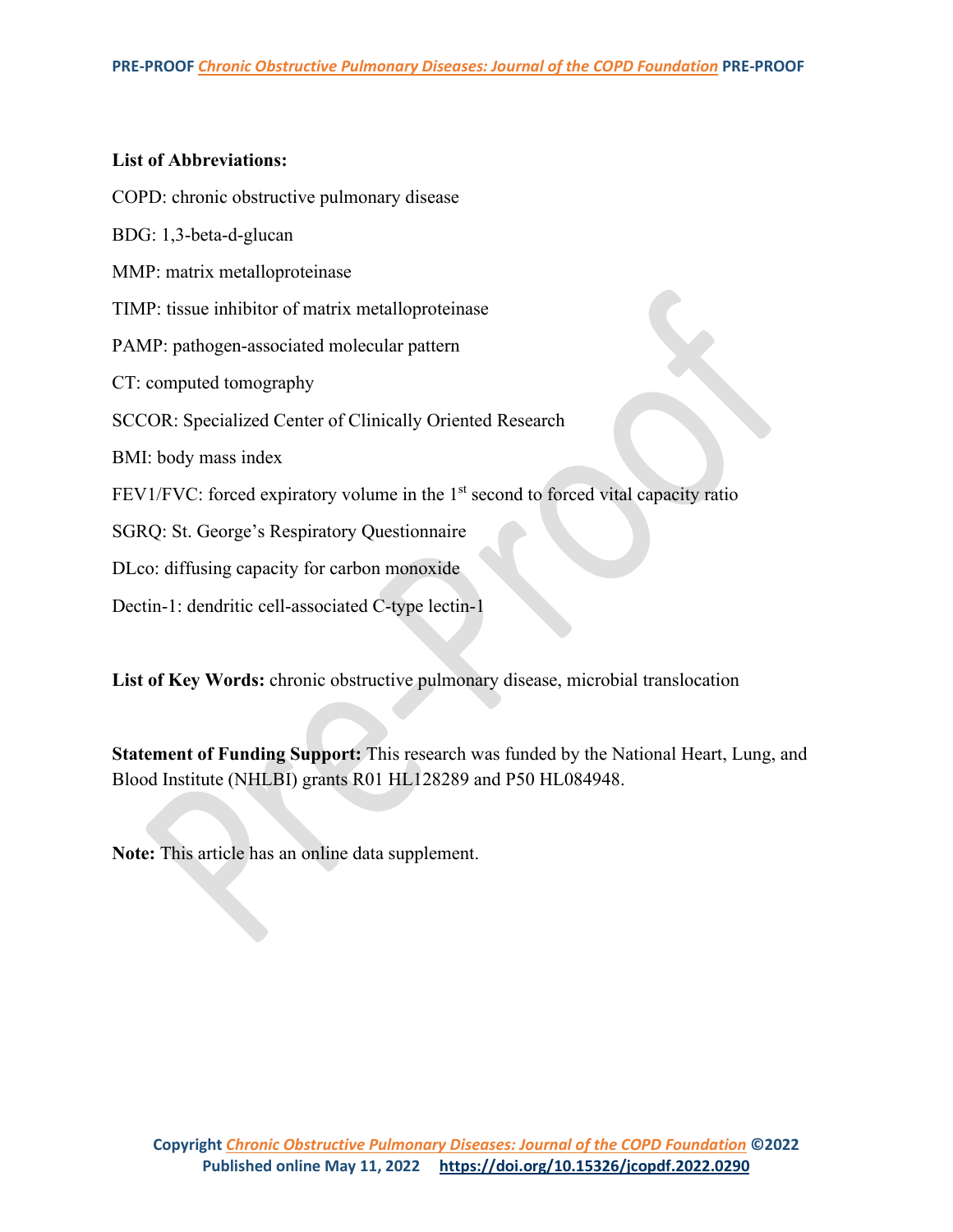### **Abstract**

**Introduction:** Factors beyond cigarette smoke likely contribute to chronic obstructive pulmonary disease (COPD) pathogenesis. Prior studies demonstrate fungal colonization of the respiratory tract and increased epithelial barrier permeability in COPD. We sought to determine whether 1,3-beta-d-glucan (BDG), a polysaccharide component of the fungal cell wall, is detectable in the plasma of individuals with COPD and associates with clinical outcomes and matrix degradation proteins.

**Methods:** BDG was measured in the plasma of current and former smokers with COPD. High BDG was defined as a value greater than the 95<sup>th</sup> percentile of BDG in smokers without airflow obstruction. Pulmonary function, emphysema, and symptoms were compared between COPD participants with high versus low BDG. The relationship between plasma BDG, matrix metalloproteinases (MMP) 1, 7, and 9, and tissue inhibitor of matrix metalloproteinases (TIMP) 1, 2, and 4 was assessed adjusting for age, sex, and smoking status.

## **Results:**

COPD participants with high BDG plasma levels (19.8%) had lower FEV1/FVC ratios (median 31.9 vs. 39.3, p=0.025), higher St. George's Respiratory Questionnaire symptom scores (median 63.6 vs. 57.4,  $p=0.016$ ), and greater prevalence of sputum production (69.4% vs. 52.0%) and exacerbations (69.4% vs. 48%) compared to COPD participants with low BDG. BDG levels directly correlated with MMP1 ( $r=0.27$ ,  $p<0.001$ ) and TIMP1 ( $r=0.16$ ,  $p=0.022$ ) in unadjusted and adjusted analyses.

**Conclusions:** Elevated plasma BDG levels correlate with worse lung function, greater respiratory morbidity, and circulating markers of matrix degradation in COPD. These findings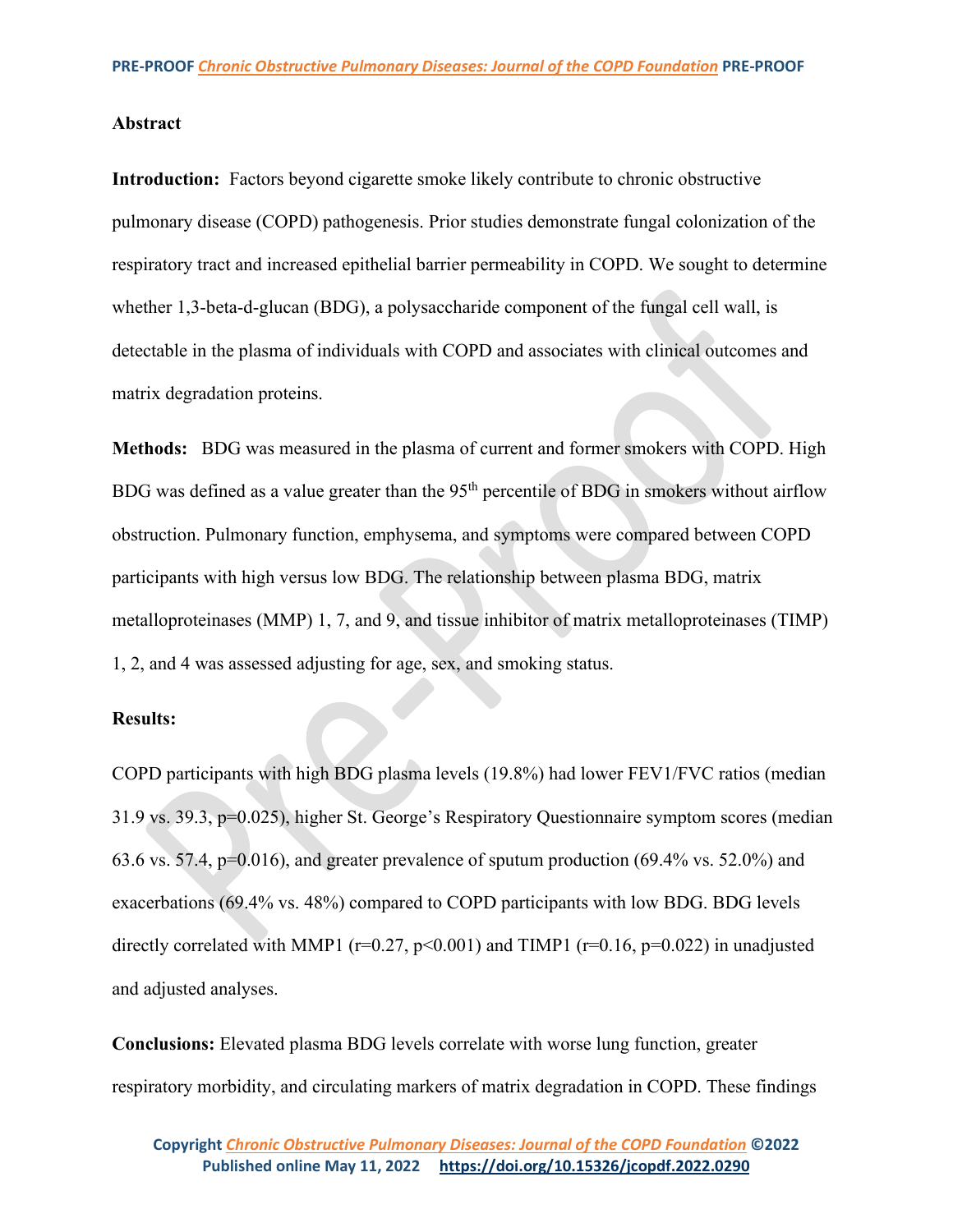suggest that targeting dysbiosis or enhancing epithelial barrier integrity may have diseasemodifying effects in COPD.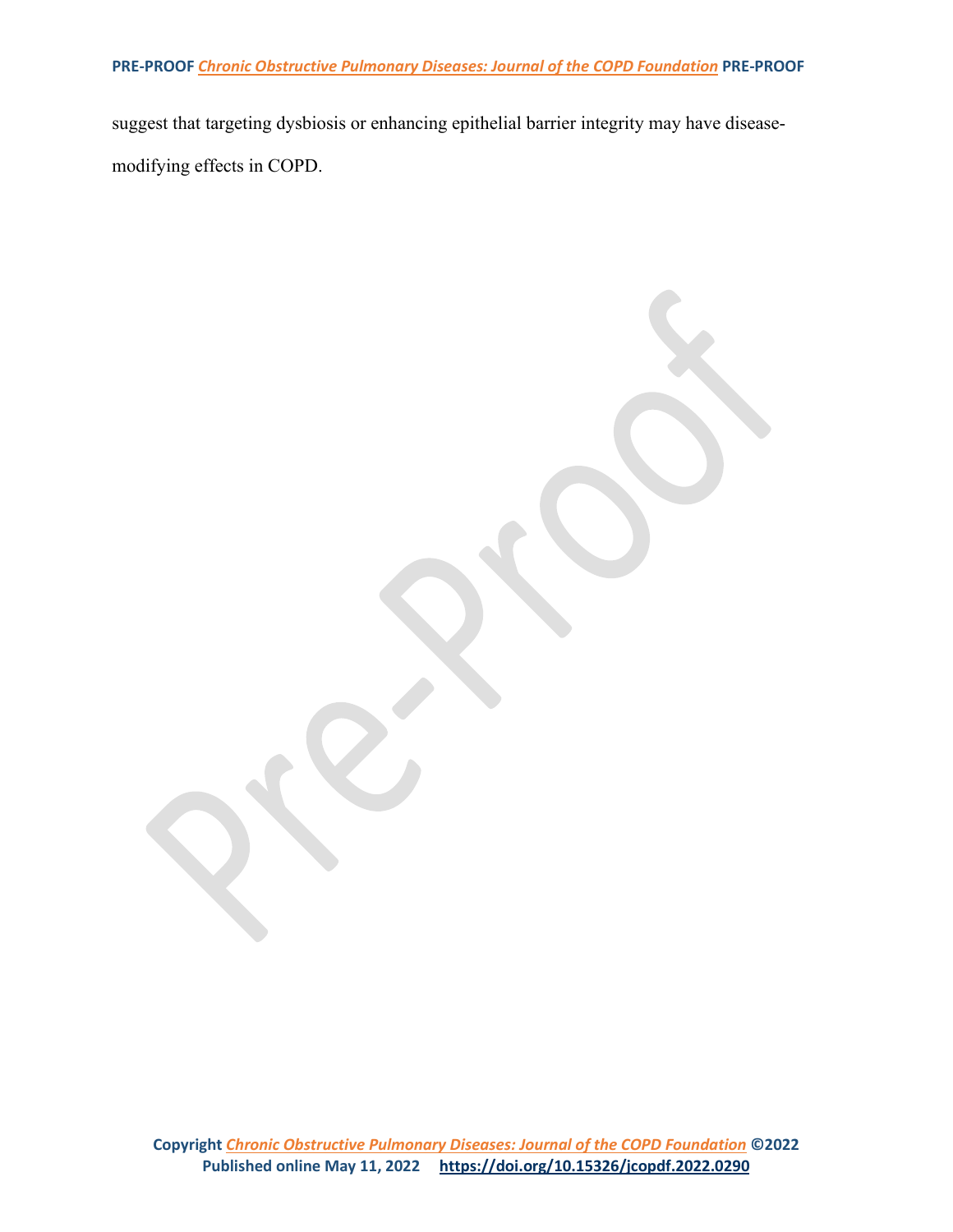## **Introduction**

Chronic obstructive pulmonary disease (COPD) affects more than 5% of the population and is one of the leading causes of death in the United States.  $1-4$  Although cigarette smoke exposure is a major risk factor, other factors likely play an important role in COPD pathogenesis as only a subset of individuals who smoke develop airflow obstruction. Microbial translocation, i.e. the movement of microbes or their products across an impaired epithelial cell barrier into the systemic circulation, has been linked to numerous chronic diseases.  $5-10$  The role of microbial translocation in COPD remains a relatively unexplored area, although studies demonstrating increased gut permeability in COPD patients and alterations of the lung and gut microbiome linked to COPD outcomes suggest that microbial translocation may contribute to COPD pathogenesis. 11–15

Most COPD studies to date have focused on the bacterial microbiome, yet fungal colonization of the respiratory tract occurs in COPD and is linked to lung function.  $16,17$  1,3-betad-glucan (BDG) is key polysaccharide component of the fungal cell wall of many clinically relevant fungi. BDG can act as a pattern-associated molecular pattern (PAMP), defined as a molecule associated with pathogen infections that serves as a ligand for host response, by binding pattern recognition receptors on immune cells, particularly macrophages, leading to cell activation and release of inflammatory mediators as part of the host's immune response to fungal infection. 18 While BDG levels are used clinically for the diagnosis of invasive fungal infections, a growing body of literature links elevated BDG levels to disease outcomes in the absence of active fungal disease. 17,19,20 Building on studies showing fungal colonization and impaired epithelial barrier integrity in COPD, we aimed to assess the association of circulating BDG levels with measures of lung disease severity on spirometry and chest computed tomography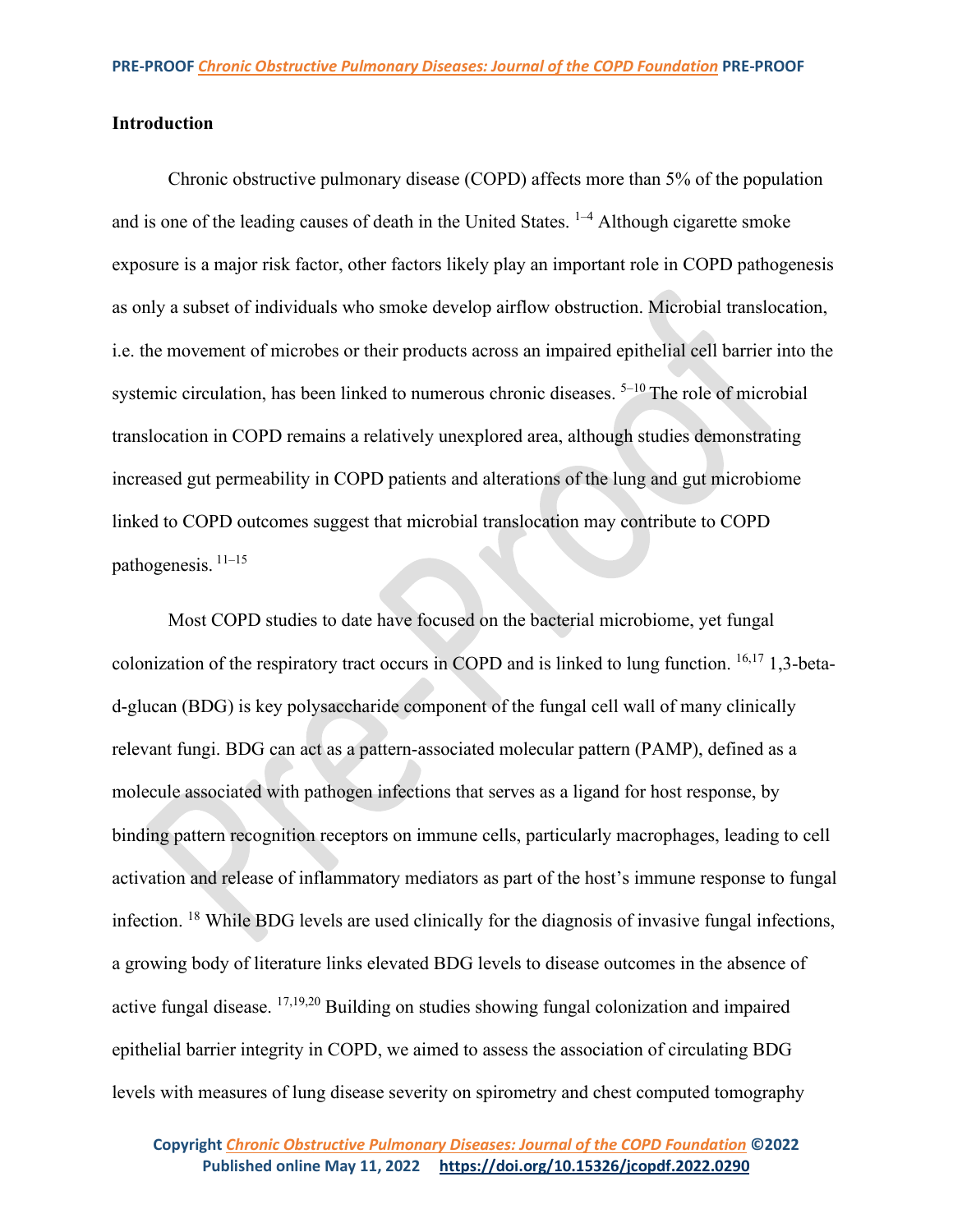(CT) imaging, symptoms, and respiratory exacerbations in individuals with COPD caused by tobacco exposure. Our secondary objective was to examine the correlation of plasma BDG levels with levels of circulating matrix metalloproteinases (MMPs) and tissue inhibitors of metalloproteinases (TIMPs), proteins largely secreted by macrophages and important in the pathogenesis of COPD. 21,22 We hypothesized that high BDG levels would associate with worse lung function and respiratory symptoms and that BDG levels would correlate with circulating MMPs and TIMPs.

#### **Methods**

### *Participants and Data Collection*

The study sample consisted of participants in the COPD Specialized Center of Clinically Oriented Research (SCCOR) cohort at the University of Pittsburgh. SCCOR is a single center cohort recruited between July 2008 and June 2010. All SCCOR participants were 40 years of age or older with a minimum 10-pack-year tobacco history at enrollment. Exclusion criteria included clinical or radiographic evidence of another pulmonary diagnosis (e.g., interstitial lung disease), history of lung cancer or a new, suspicious nodule on CT scan, and body mass index (BMI) greater than 34. All eligible participants were ambulatory. We selected a convenience sample, based on availability of stored blood samples and complete clinical data, of 247 SCCOR participants with COPD, defined by a post-bronchodilator forced expiratory volume in the 1<sup>st</sup> second to forced vital capacity ratio (FEV1/FVC) of <0.70. Fifty SCCOR participants without evidence of airflow obstruction on spirometry (controls) were selected to establish the range of BDG levels in individuals with tobacco exposure but no evidence of COPD. These 50 control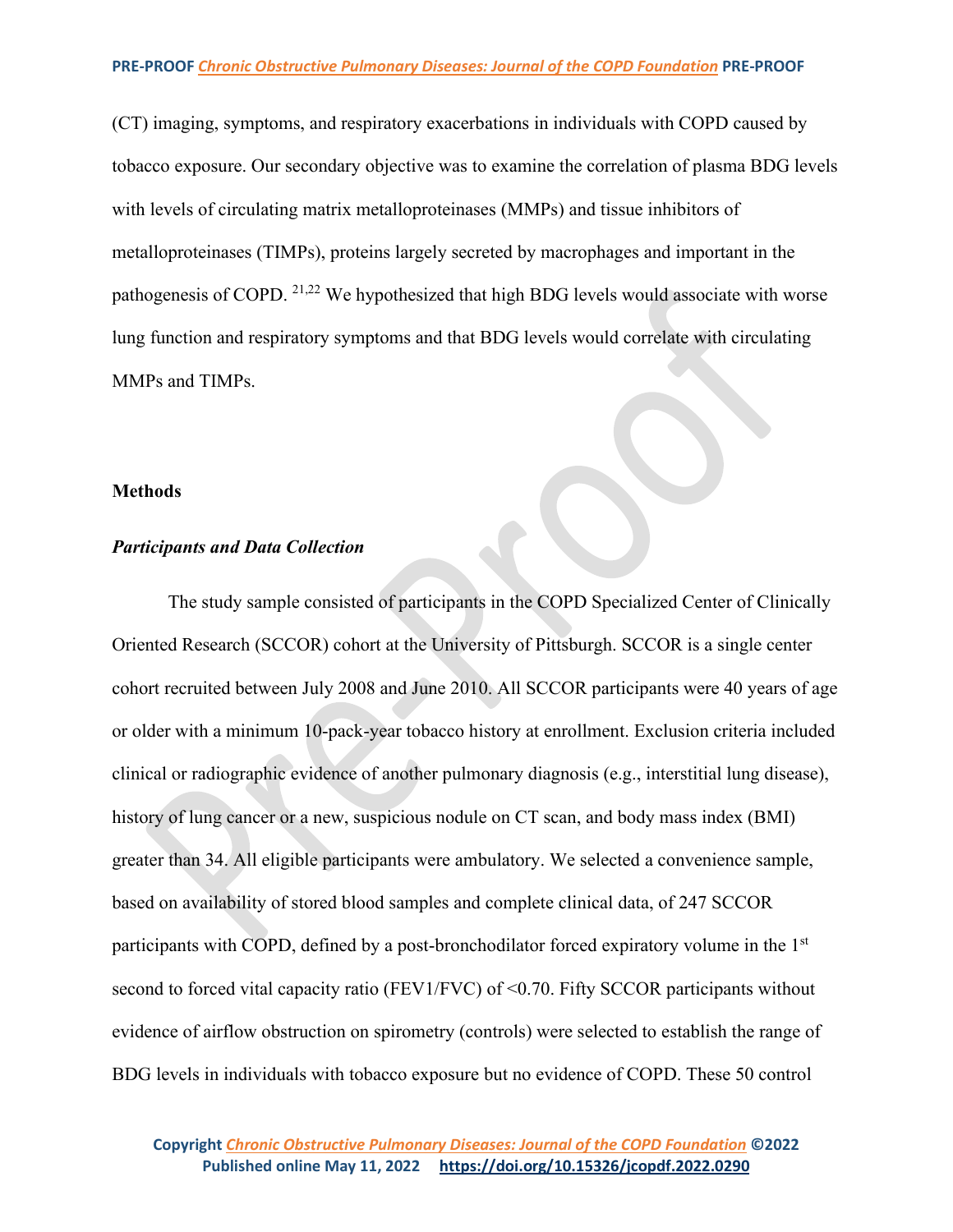participants were not included in the main analyses. The study protocol was approved by the University of Pittsburgh Institutional Review Board. Written informed consent was obtained for each participant.

### *Measures*

Each participant completed a chest CT scan, pre- and post-bronchodilator spirometry, measurement of lung diffusion capacity, and demographic and medical history questionnaires. Symptoms were assessed with the Saint George's Respiratory Questionnaire (SGRQ). The SGRQ total score has a range of 0 to 100 with higher scores reflecting greater symptoms and a difference of 4 being the minimal clinically important difference.<sup>23</sup> Participants were asked if they had one or more acute exacerbations of COPD, defined as three or more days of increased dyspnea, cough, and/or sputum production requiring treatment with either antibiotics or steroids, and the presence or absence of sputum production within the preceding 12 months. Blood specimens were collected on the morning of the study visit with the participant in a semi-fasting state.

## *CT Imaging*

Non-contrast CT examinations were performed with a GE Healthcare LightSpeed VCT (64-detector) scanner. The presence of emphysema was assessed from the CT images using semi-quantitative visual scoring. A single chest radiologist, blinded to participant identities and characteristics, visually assessed the presence and severity of emphysema using a previously validated, six-point semi-quantitative scoring system to define emphysema severity (0, none; 1, trace; 2, mild; 3, moderate; 4, severe; 5, very severe) corresponding to 0, less than 10, 10–25, 26–50, 51–75, and greater than 75% visually assessed emphysema. <sup>24</sup> Subjects were grouped into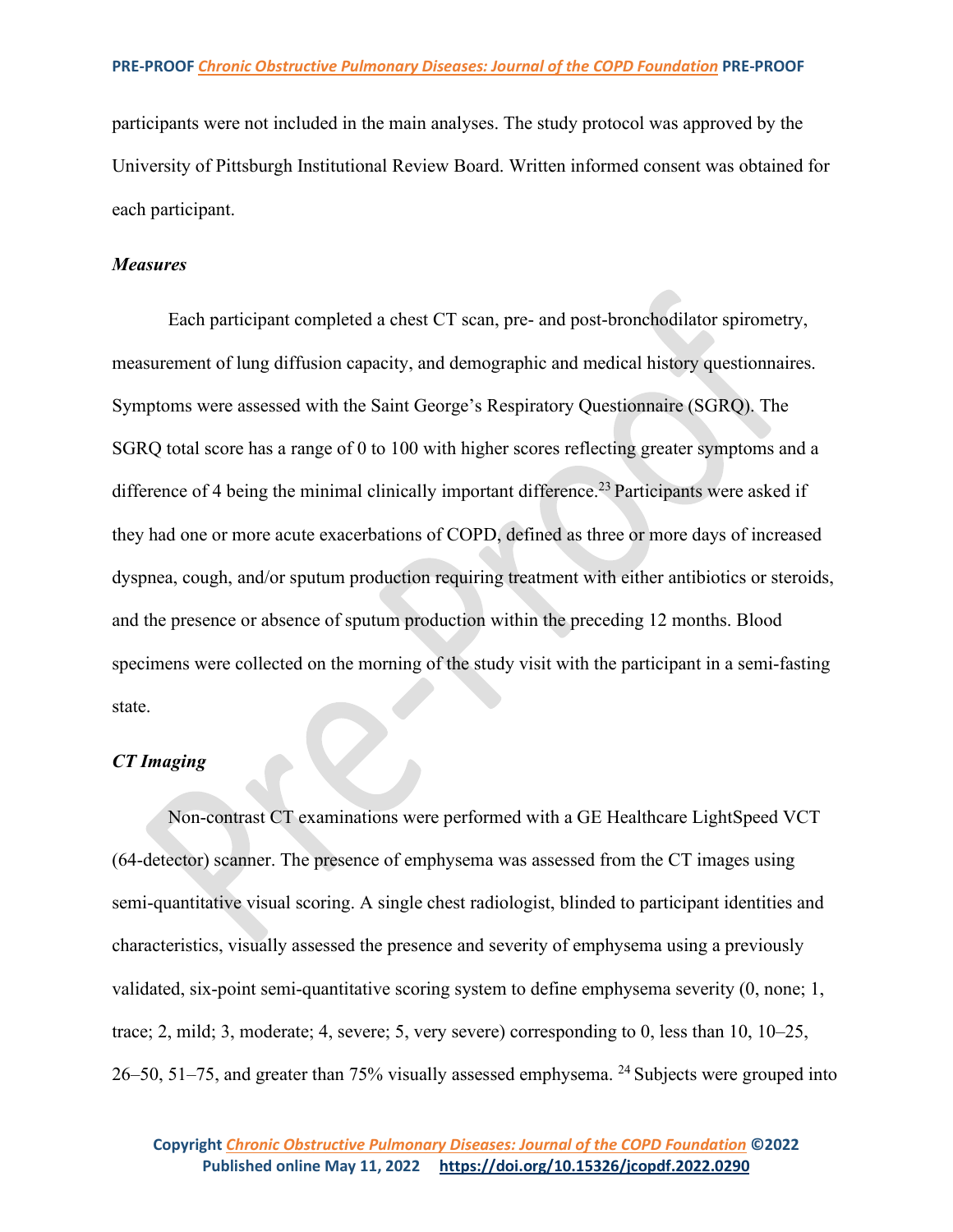three categories based on visual emphysema score: none (visual score, 0), trace/mild (visual score, 1 or 2), or moderate/severe (visual score, 3, 4, or 5).

### *BDG and Biomarker Measurements*

A BDG-specific Limulus Amebocyte Lysate assay for plasma levels of BDG was performed on blood samples obtained at the study visit using the Fungitell assay (Associates of Cape Cod Incorporated, East Falmouth, MA). 25,26 Serum samples, in volumes of 5 microliters, were tested in duplicate on each plate according to the manufacturer's instructions. Standard curve concentrations were adjusted to 7.8 pg/mL to 250 pg/mL. The average of duplicate samples was reported. If there was a greater than 20% difference between duplicate samples, the assay was repeated. The lower limit of detection of the assay was 7.8 pg/ml. Where sample titers exceeded the upper limit of the standard curve, the samples were diluted in glucan-free water and re-tested and the results multiplied by the dilution value.

Circulating MMPs, including MMP1, MMP7, and MMP9, and TIMP1, TIMP2, and TIMP4 were measured in stored plasma samples using commercial multiplex assays according to manufacturer's instructions (Human MMP Luminex Performance Assay kit, R & D Systems; Human TIMP Luminex Performance Assay, R & D Systems).

## *Statistical Analysis*

The  $95<sup>th</sup>$  percentile of the BDG distribution in the 50 control participants without airflow obstruction was used as the threshold to categorize COPD participants as having high versus low BDG levels. The primary exposure of interest was BDG level (high versus low and continuous value). The primary outcomes of interest were lung function (FEV1 % predicted, FEV1/FVC ratio, and diffusing capacity for carbon monoxide (DLco) % predicted), respiratory symptoms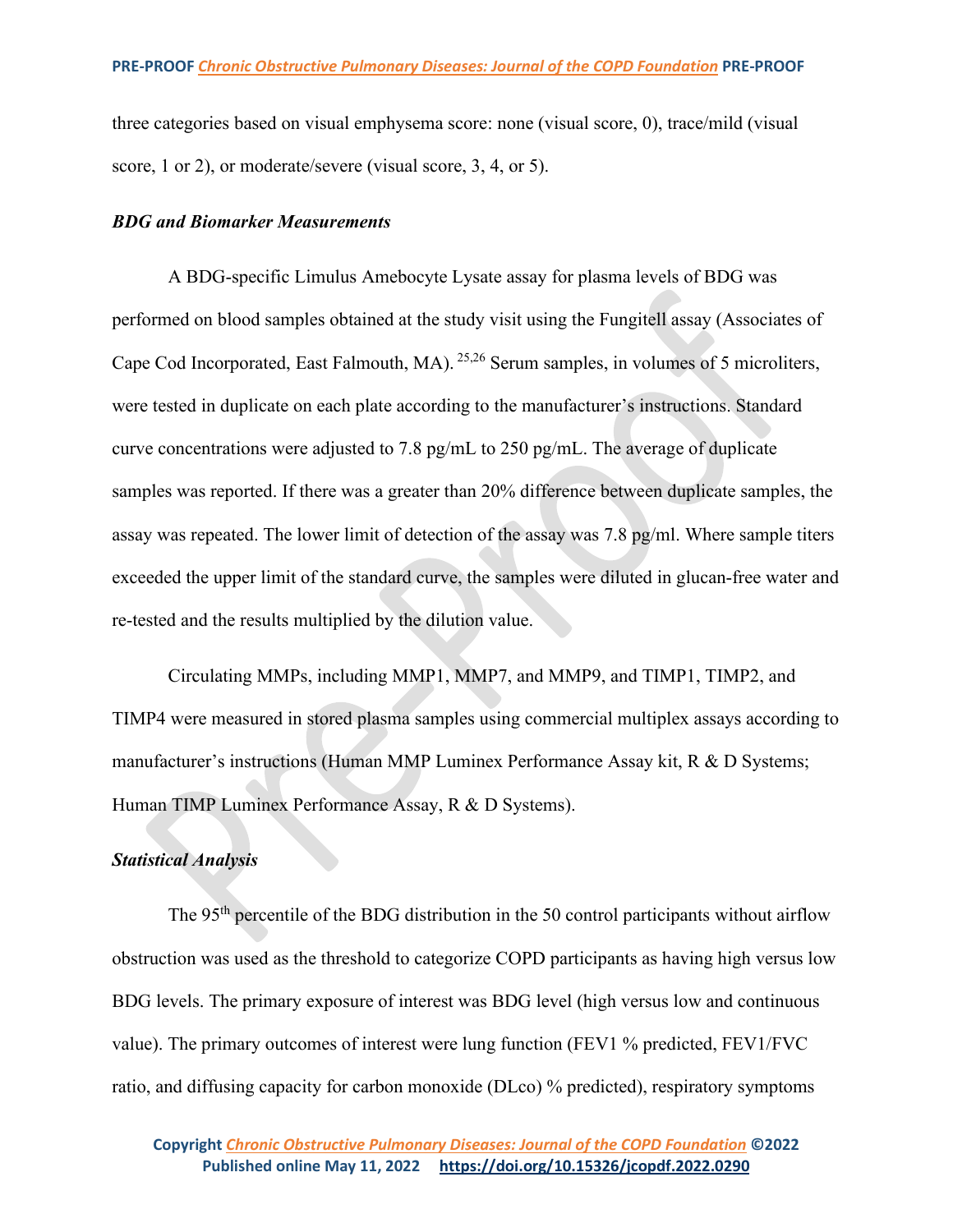(SGRQ total score, sputum production in the preceding 12 months), and a history of one or more exacerbations within the last year. The secondary outcome of interest was circulating MMP and TIMP levels. Fisher's exact test was used to compare categorical variables, and Student's t-test was used to compare continuous variables for the primary outcomes of interest. The association between circulating BDG and protein levels were assessed with linear regression analysis. The models were adjusted for age, sex, and current smoking status. BDG levels were log-transformed and circulating protein levels were log-transformed when the data were skewed. Sensitivity analyses were performed with the removal of participants who were active smokers, given the potential of tobacco exposure to impact the outcome measures. All statistical analyses were performed with Stata 16.1 (StataCorp LP).

#### **Results**

### *Subject Characteristics*

Participants with COPD ( $n=247$ ) had a median age of 64 (IQR 59 – 68) and equal sex distribution (Table 1). Greater than three quarters of the cohort had severe airflow obstruction, defined as an FEV1 < 50% predicted. Seventeen percent of participants were actively smoking at the time of study entry and approximately one-half of cohort participants reported a history of acute exacerbations and daily sputum production within the preceding year. Characteristics of COPD participants and control participants without airflow obstruction were similar, with the exception of a higher percentage of participants reporting active smoking within the control group (Table S1).

### *Association of circulating BDG with Lung Function and Respiratory Symptoms*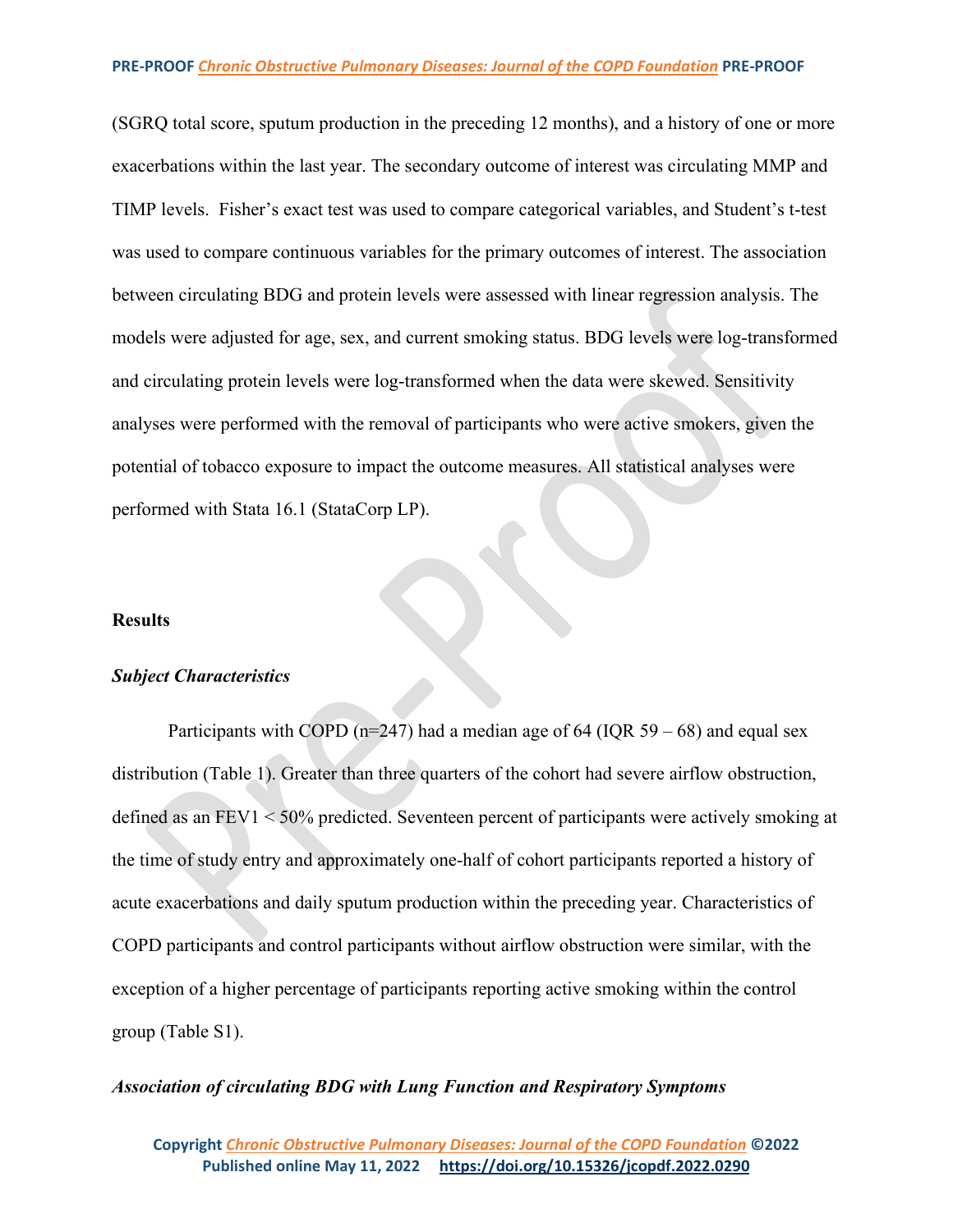BDG levels were similar between individuals with COPD (median (IQR) 110 pg/mL (58  $-260$ )) and control participants without airflow obstruction (median (IQR) 100 pg/mL (67–175) Figure 1). A BDG value of 304 pg/mL corresponded to the 95<sup>th</sup> percentile of BDG in the control participants. Forty-nine (19.8%) participants with COPD had a BDG level > 304 pg/mL and were categorized as high BDG. Participants with high BDG levels were younger (median (IQR) 61 (56 - 67) vs. 64.5 (59 - 69), p = 0.0029), but had similar sex distribution (n  $\frac{6}{6}$ ) female 20 (41) vs. 99 (50)), body mass index (BMI) (median (IQR) 26.4 (23.6 – 32.9) vs. 26.1 (22.4 – 29.4)) , current smoking status (n(%)  $5(10)$  vs. 37 (19)), and total pack years (median (IQR)  $55(33-68)$ vs. 50  $(34 - 71)$ ) compared to those participants with BDG levels below the 304 pg/mL threshold (all  $p>0.05$ ). There were no differences in reported use of inhaled corticosteroids (ICS), systemic steroid use within the past 30 days, or current oral steroid use between high and low BDG groups (all p>0.05, table S2). BDG levels in participants reporting current use of ICS or oral steroids or use of systemic steroids in the last 30 days were similar to participants without steroid use (data not shown). Those participants with high BDG levels had a lower median FEV1/FVC ratio, more exacerbations, greater sputum production, and higher median symptom scores (Table 2, Figure 2). FEV1pp trended lower in the high BDG group, although the difference was not statistically significant (median (IQR)  $27\%$  (23%-45%) vs.  $35\%$  (24% – 62%), p = 0.055). A sensitivity analysis removing participants who were current smokers showed similar associations between BDG and lung function, exacerbations, sputum production, and symptom scores (Table S3).

## *Association of circulating BDG with MMPs and TIMPs*

Participants with high BDG had higher levels of MMP1 (median (IQR) 2667 pg/mL (1513 – 7029) vs. 1879 pg/mL (1318 – 3277), p = 0.0001), lower levels of MMP7 (median (IQR)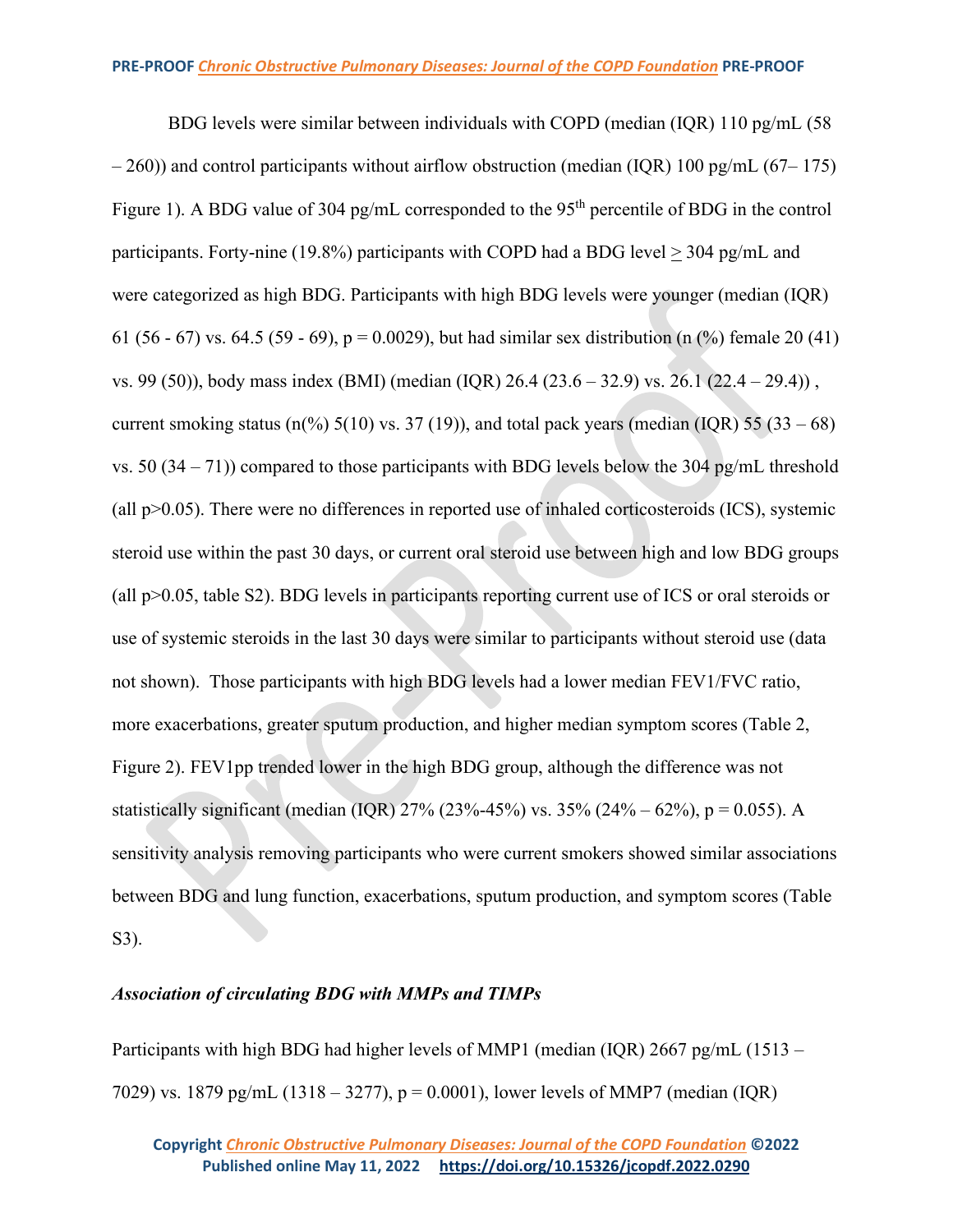10017pg/mL (7518 – 14224) vs. 13098 pg/mL (9662 – 18958),  $p = 0.019$ ) and lower levels of TIMP2 (Median (IQR) 60363 pg/mL (51429 – 67245) vs. 65828 pg/ml (58747 – 73834), p  $=0.04$ ) (Table S4). BDG levels were directly associated with logMMP1 ( $r = 0.27$ ,  $p \le 0.001$ ) and TIMP1 ( $r = 0.16$ ,  $p = 0.022$ ), associations that remained significant after adjustment for age, sex, and smoking status. LogMMP7 was associated with BDG in unadjusted ( $r = -0.15$ ,  $p = 0.027$ ), but not adjusted, analysis (Table 3). There was no association between BDG and MMP9 or TIMP4.

## **Discussion**

Our study is the first to show that elevated plasma levels of BDG are associated with poor respiratory outcomes and circulating matrix degradation proteins in stable COPD. We demonstrate that BDG levels are elevated in the blood of individuals with COPD in the ambulatory setting in the absence of clinical fungal infection, and that elevated BDG levels correlate with lower lung function, worse respiratory symptoms, and more frequent acute exacerbations of COPD. We also show that plasma BDG levels correlate with circulating matrix degradation proteins independent of age, sex, and smoking status.

BDG is the most abundant polysaccharide contained in the cell wall of many fungal organisms, including *Candida, Aspergillus,* and *Pneumocystis*. Clinically, detection of BDG in the blood is used to aid in diagnosis of invasive fungal infections, as components of the cell wall enter the circulation and can be detected using the Fungitell assay.<sup>27</sup> Emerging literature suggests that elevations of circulating BDG occur in the absence of fungal infection and are associated with poor disease outcomes. In persons living with HIV without invasive fungal disease,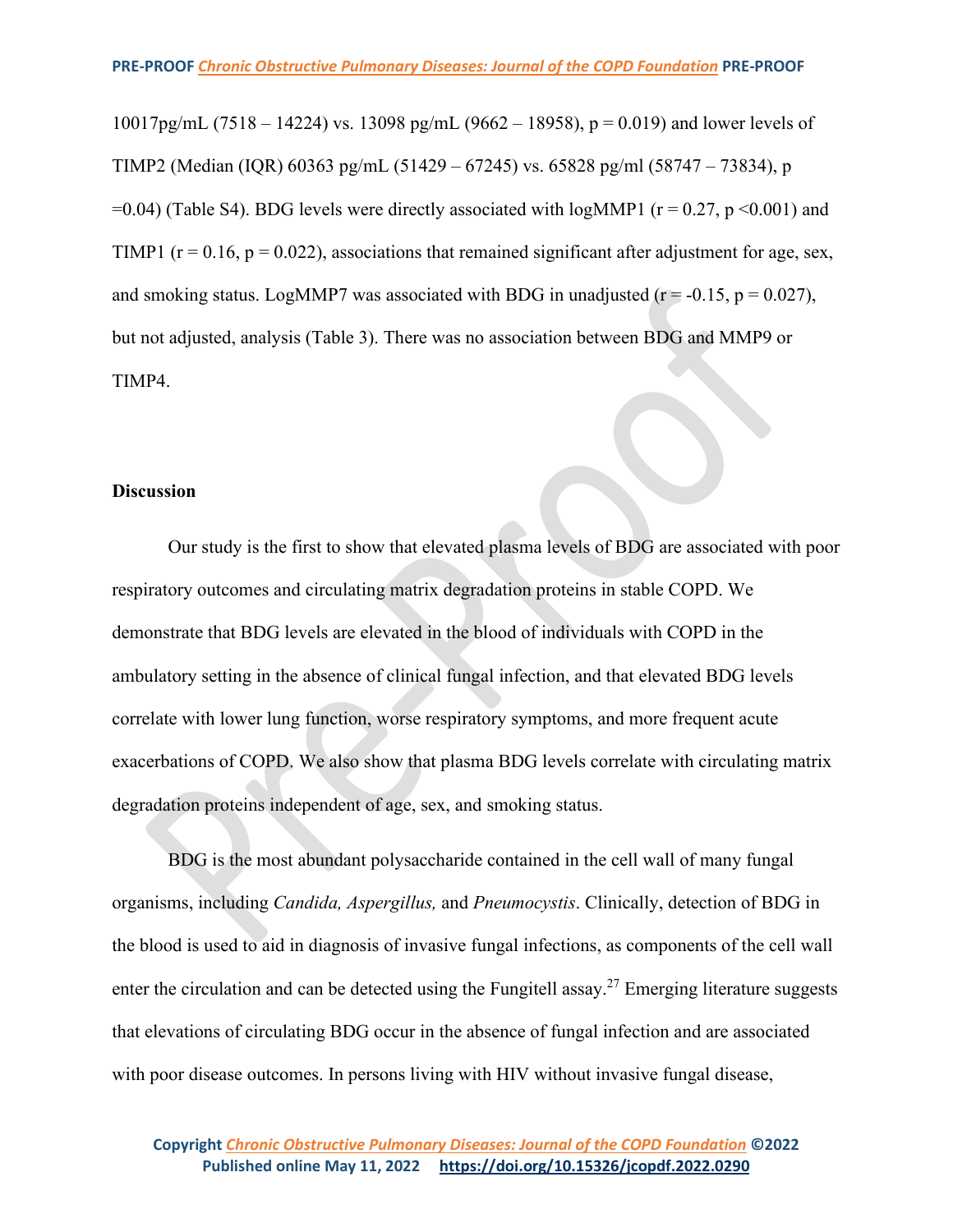elevations in BDG levels correlate with worse lung function, increased pulmonary artery systolic pressure, and higher plasma cytokines. <sup>17</sup> In chronic kidney disease, elevations in BDG have been correlated with worsening renal function, with the highest levels detected in those individuals on dialysis. <sup>28</sup> BDG has also been studied as a prognostic marker after major abdominal surgery and in critical illness, with higher levels associated with worse outcomes. 29,30 We found significant BDG elevations in current and former smokers both with and without airflow obstruction and, as in other chronic diseases, BDG elevations appear to correlate with respiratory morbidity and worse outcomes in COPD.

Whether BDG is merely an indicator of disease severity or has functional effects once gaining access to the systemic circulation is unknown, although in-vitro co-exposure models evaluating toll like receptor-induced cytokine production have demonstrated an increased inflammatory response in the presence of BDG.  $31-33$  Beyond its role as a marker of invasive fungal infection, BDG is also a PAMP that binds to receptors on immune cells, including macrophages, neutrophils, and T cells, and can trigger a host immune response. While the binding of BDG to its recognition receptor dendritic cell-associated C-type lectin-1 (Dectin-1) on immune cells is important in the host's defense against invasive fungal disease, binding in the absence of infection may lead to immune cell activation, contributing to disease pathogenesis.<sup>34</sup> Recent studies suggest that Dectin-1 plays an important role in allergic airway inflammation, <sup>35–</sup>  $37$  inflammation in inflammatory bowel disease,  $38,39$  and inflammation following ischemic stroke and myocardial infarction.  $40-42$  The macrophage is a key target of BDG, with BDG binding to the Dectin-1 receptor leading to macrophage activation and mediator release.<sup>20,43</sup> Matrix metalloproteinases and tissue inhibitors of matrix metalloproteinases secreted by activated macrophages regulate matrix degradation and apoptotic pathways and have been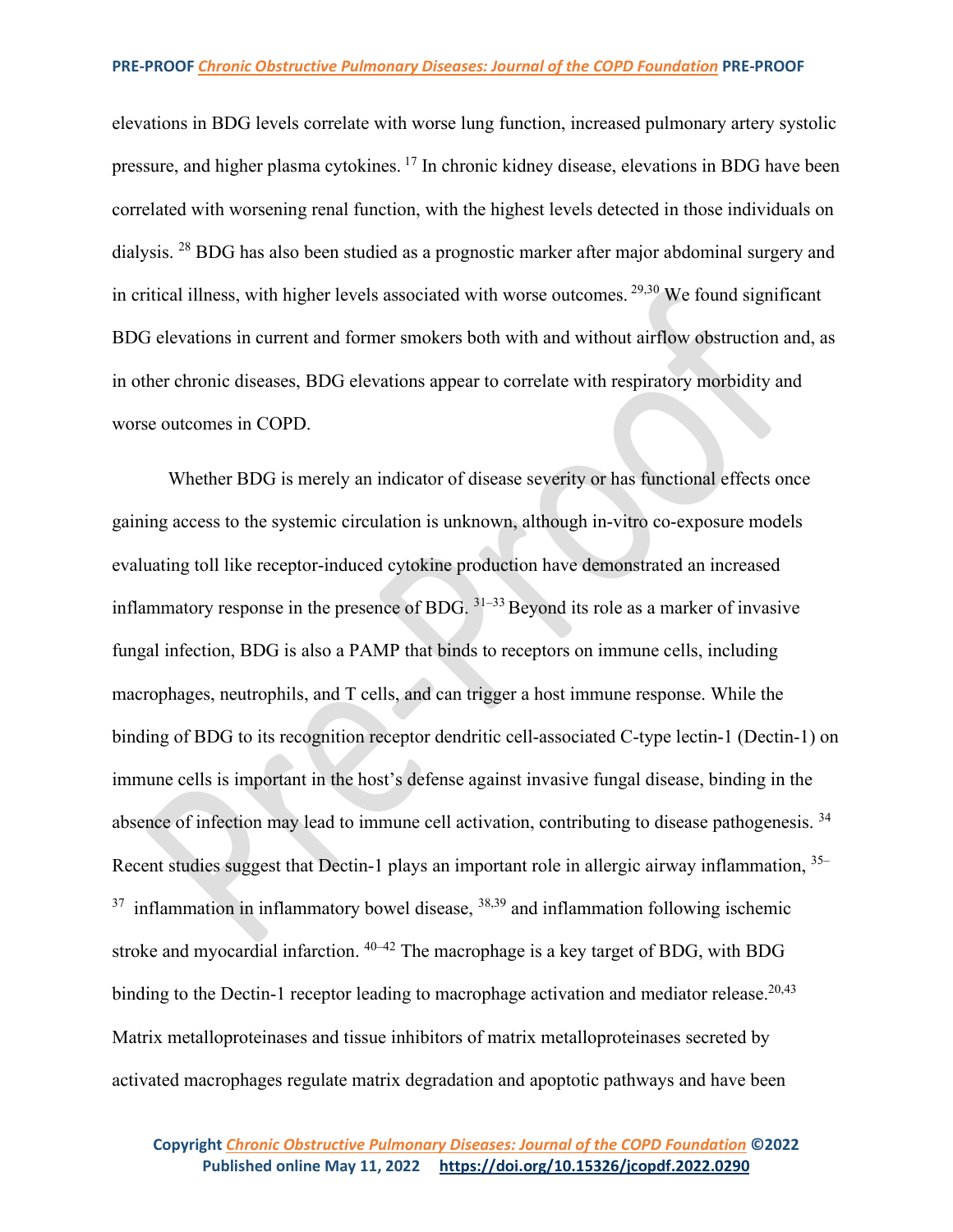implicated in the development of emphysema in humans and murine models. 21,44–46 Our study found that BDG directly correlated with circulating MMP1 and TIMP1, and inversely correlated with MMP7 in unadjusted and adjusted models. Elevations of circulating MMP1 and TIMP1 in COPD that inversely correlate with lung function and directly associate with emphysema severity have been described by others. <sup>46,47</sup> While plasma levels of MMP7 have likewise been shown to inversely correlate with FEV1 in COPD due to biomass smoke exposure, studies have demonstrated a downregulation of MMP7 expression in the airway epithelium and alveolar macrophages of healthy smokers and smokers with COPD. 45,48,49 Our group is conducting further research to understand the mechanisms underlying these complex associations.

The source of BDG in the blood of COPD patients is unknown, although we speculate that BDG enters the circulation by translocation across an impaired gut or lung epithelial cell barrier in individuals with dysbiosis of the aerodigestive tract. Although most studies have focused on changes in the gut or lung microbiome in COPD, evidence of alterations of the COPD mycobiome exist. 13–15,50,51 Morris et al showed that *Pneumocystis* colonization of the lower airways, detected by polymerase chain reaction, was associated with greater severity of airflow obstruction in stable COPD. 16 Overrepresentation of *Pneumocystis jirovecii*, in addition to other fungi, has also been described in microbial communities isolated from bronchoalveolar lavage fluid from individuals with HIV-related airflow obstruction.<sup>52</sup> Others have described a distinct fungal population in the respiratory mycobiome in patients with COPD at baseline and noted changes in fungal communities with acute exacerbations.<sup>53</sup> Individuals with frequent exacerbations of COPD likely have greater steroid and antibiotic exposure, which may predispose to fungal colonization of the aerodigestive tract. We did not see increased circulating BDG in participants reporting ongoing or recent steroid use, but BDG levels were higher in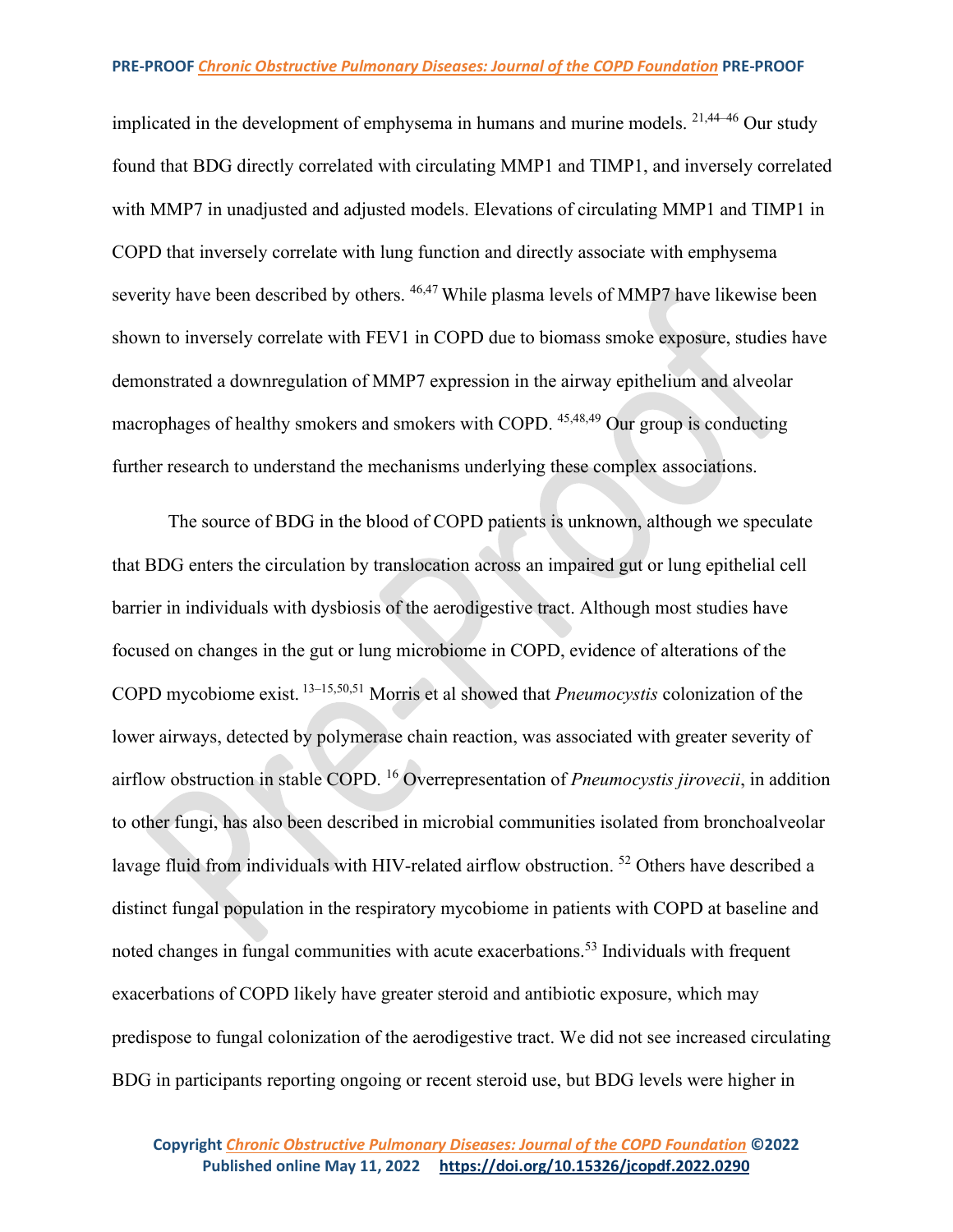participants with a history of acute exacerbations (median (IQR) 126 pg/mL 63-330)) compared to those without exacerbations (median (IQR) 93 pg/mL (57-195),  $p=0.023$ ), suggesting that distant steroid or antibiotic exposure may lead to prolonged fungal colonization. Diabetes and chronic kidney disease have likewise been associated with fungal colonization, but the prevalence of diabetes and creatinine levels were similar between high and low BDG groups. 8,9,54Click or tap here to enter text.

Increased epithelial barrier permeability during activities of daily living, in the setting of an acute exacerbation of COPD, or with localized tissue hypoxia resulting from cigarette smoke exposure, as previously described in the literature, <sup>55–57</sup> may then predispose to the translocation of fungal organisms and/or cell wall components across the aerodigestive tract and into the systemic circulation. Although data regarding microbial translocation in COPD is sparse, translocation of microbes or microbial products is linked to numerous other chronic diseases, including heart failure, kidney disease, and comorbidities in persons living with  $HIV.^{6,9,10}$ Elevated BDG levels have also been associated with histologic findings in inflammatory bowel disease, with decreased circulating BDG levels corresponding to a therapeutic response. <sup>58</sup> A greater understanding of the role of microbial translocation in COPD pathogenesis is warranted given its potential as a novel therapeutic target in COPD.

While the findings of our study are novel, we recognize several important limitations. We are unable to draw conclusions about causality due to the cross-sectional design of our study. Further investigations are needed to assess whether elevated BDG levels are associated with COPD progression, and whether these findings can be replicated across cohorts. Notably, most of our cohort participants had severe obstructive lung disease and were classified as either GOLD 3 or GOLD 4. Future studies will need to examine the prevalence and significance of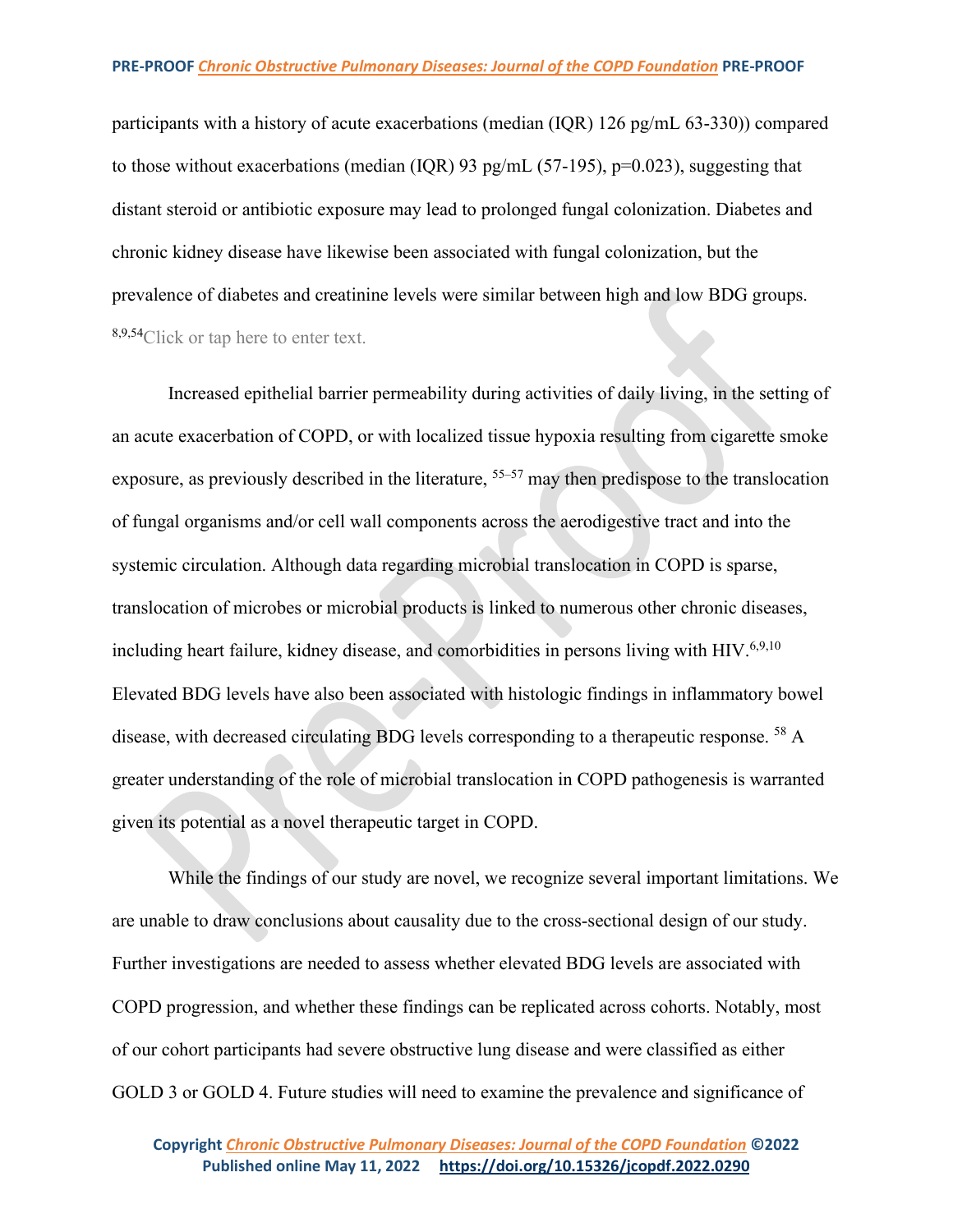BDG elevations in earlier disease. BDG levels in COPD participants were higher than anticipated, with most levels well above the clinical threshold for invasive fungal infection. False elevations of circulating BDG can be caused by gauze contamination due to gauze's high BDG content. <sup>59</sup> However, the likelihood of gauze contamination in this population of stable COPD patients is low, and we would expect contamination to be random and not associated with clinical outcomes. Although the age of stored blood samples may potentially affect protein measurements, our internal data on the storage of serum samples demonstrates excellent stability of BDG under years-long storage at -80C (data not shown) and, although intracellular degradation has been shown to occur through presumed hydrolytic mechanisms, this should not occur in cell-free preparations. <sup>60</sup> Finally, we lacked a true control group of individuals with similar demographics but no history of tobacco exposure.

### **Conclusions**

Our study demonstrates that elevated BDG levels in COPD patients correlate with worse lung function, greater respiratory morbidity, and circulating markers of matrix degradation. These novel findings suggest that translocation of fungal organisms and/or cell wall components may contribute to COPD pathogenesis in some, and that therapies that target dysbiosis or enhance epithelial cell barrier integrity may have disease-modifying effects in COPD.

**Acknowledgements:** MG and DS are co-first authors who contributed equally. MG, DS, SMN, and JB were responsible for study concept and design. MF and Yonglong Zhang (YoZ) performed the 1,3-beta-d-glucan assays and assisted with interpretation of the data. Yingze Zhang (YiZ)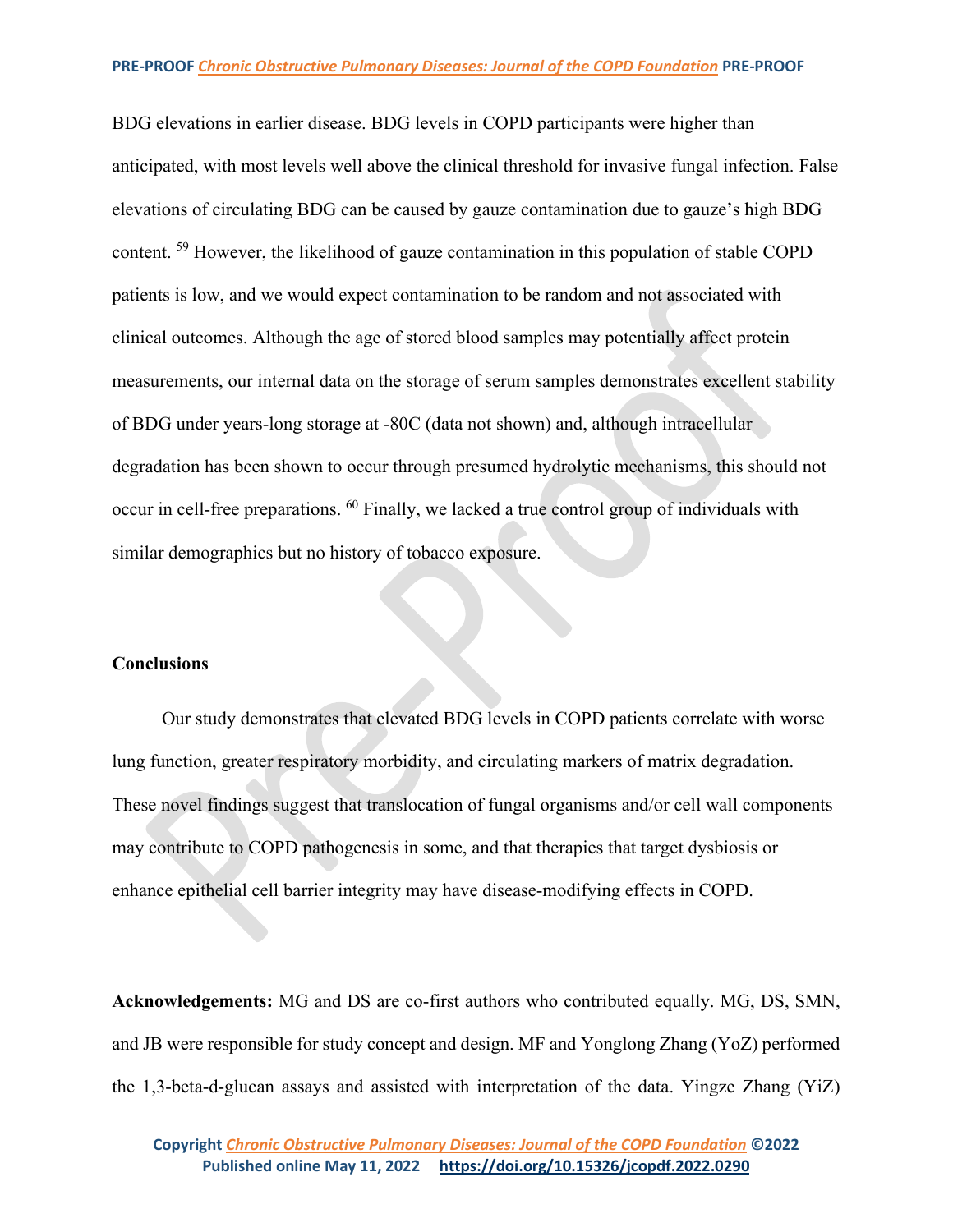performed the matrix metalloproteinase and tissue inhibitor of matrix metalloproteinase assays and assisted with interpretation of the data. JP performed the chest CT analyses and assisted with interpretation of the data. MG, DS, SMN, and JB performed the statistical analyses and data interpretation. MG, DS, DC, GDK, AM, FCS, and JB provided intellectual input and made significant contributions to the writing and editing of the manuscript. All authors contributed significantly to the intellectual content of the article and gave final approval of the submitted version.

**Declaration of Interest:** None of the authors have any conflict of interest.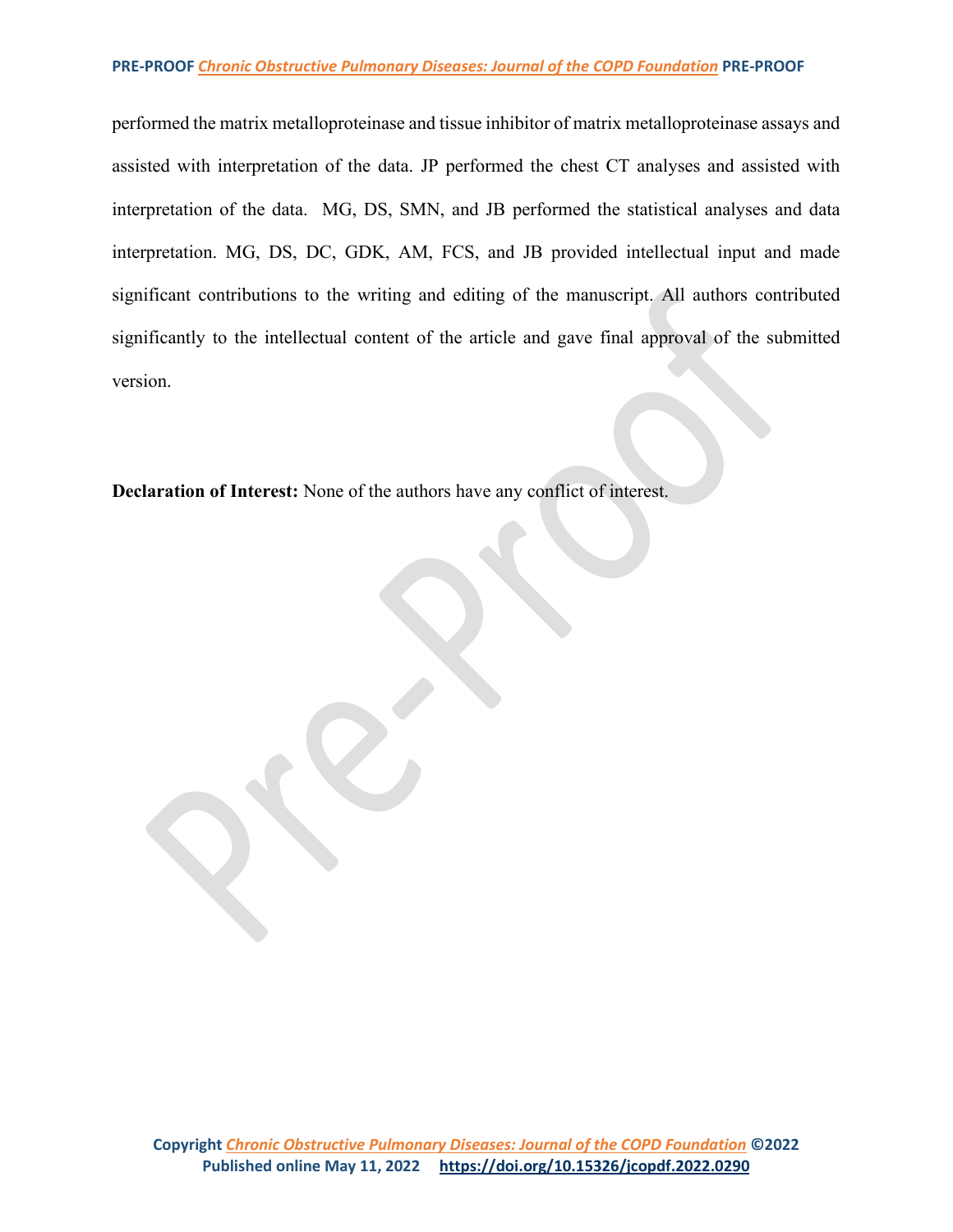## **References:**

- 1. Soriano JB, Abajobir AA, Abate KH, et al. Global, regional, and national deaths, prevalence, disability-adjusted life years, and years lived with disability for chronic obstructive pulmonary disease and asthma, 1990–2015: a systematic analysis for the Global Burden of Disease Study 2015. *The Lancet Respiratory Medicine*. 2017;5(9):691-706. doi:10.1016/S2213-2600(17)30293-X
- 2. Kochanek KD, Murphy SL, Xu J, Arias E. *Mortality in the United States, 2016 Key Findings Data from the National Vital Statistics System*.; 2016. Accessed October 20, 2020. https://www.cdc.gov/nchs/data/databriefs/db293\_table.pdf#1.
- 3. Sullivan J, Pravosud V, Mannino DM, Siegel K, Choate R, Sullivan T. National and state estimates of COPD morbidity and mortality - United States, 2014-2015. *Chronic Obstructive Pulmonary Diseases*. 2018;5(4):324-333. doi:10.15326/jcopdf.5.4.2018.0157
- 4. Ahmad FB. Provisional Mortality Data United States, 2020. *MMWR Morbidity and Mortality Weekly Report*. 2021;70(14):519-522. doi:10.15585/MMWR.MM7014E1
- 5. Tang WHW, Backhed F, Landmesser U, Hazen SL. Intestinal Microbiota in Cardiovascular Health and Disease: JACC State-of-the-Art Review. *J Am Coll Cardiol*. 2019;73(16):2089. doi:10.1016/J.JACC.2019.03.024
- 6. Dirajlal-Fargo S, El-Kamari V, Weiner L, et al. Altered intestinal permeability and fungal translocation in Ugandan children with human immunodeficiency virus. *Clinical Infectious Diseases*. 2020;70(11):2413-2422. doi:10.1093/cid/ciz561
- 7. Shenoy MK, Fadrosh DW, Lin DL, et al. Gut microbiota in HIV–pneumonia patients is related to peripheral CD4 counts, lung microbiota, and in vitro macrophage dysfunction. *Microbiome*. 2019;7(1). doi:10.1186/S40168-019-0651-4
- 8. Lim PS, Chang YK, Wu TK. Serum Lipopolysaccharide-Binding Protein is Associated with Chronic Inflammation and Metabolic Syndrome in Hemodialysis Patients. *Blood Purification*. 2019;47(1-3):28-36. doi:10.1159/000492778
- 9. Felizardo RJF, Mizuno Watanabe IK, Dardi P, Venturini Rossoni L, Olsen Saraiva Câmara N. The interplay among gut microbiota, hypertension and kidney diseases: The role of short-chain fatty acids. *Pharmacological Research*. 2019;141:366-377. doi:10.1016/J.PHRS.2019.01.019
- 10. Tang WHW, Li DY, Hazen SL. Dietary metabolism, the gut microbiome, and heart failure. *Nature Reviews Cardiology*. 2019;16(3):137-154. doi:10.1038/S41569-018- 0108-7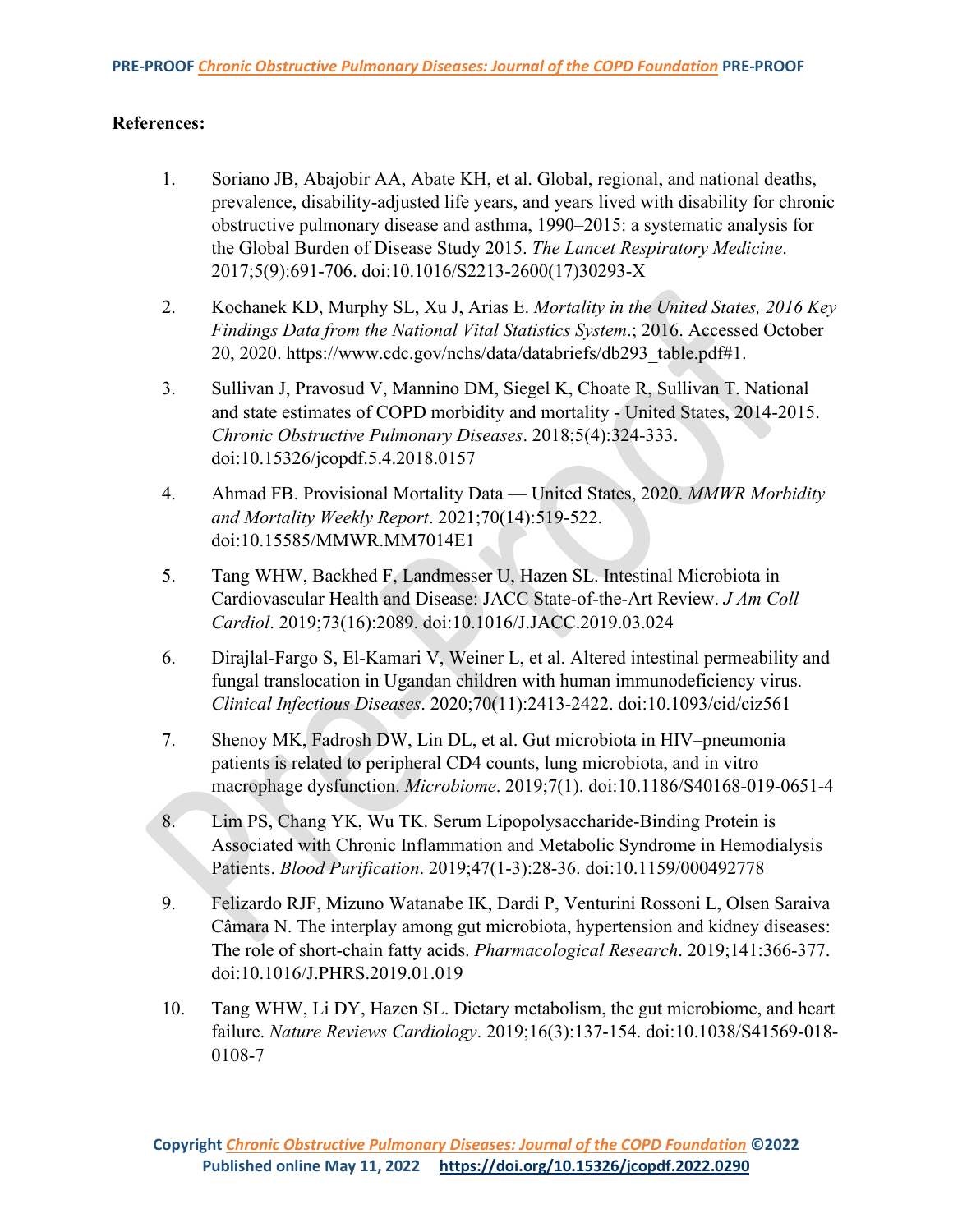- 11. Chiu YC, Lee SW, Liu CW, et al. Comprehensive profiling of the gut microbiota in patients with chronic obstructive pulmonary disease of varying severity. *Plos One*. 2021;16(4):e0249944. doi:10.1371/journal.pone.0249944
- 12. Sun Z, Zhu QL, Shen Y, Yan T, Zhou X. Dynamic changes of gut and lung microorganisms during chronic obstructive pulmonary disease exacerbations. *Kaohsiung Journal of Medical Sciences*. 2020;36(2):107-113. doi:10.1002/kjm2.12147
- 13. Bowerman KL, Rehman SF, Vaughan A, et al. Disease-associated gut microbiome and metabolome changes in patients with chronic obstructive pulmonary disease. *Nature Communications*. 2020;11(1):1-15. doi:10.1038/s41467-020-19701-0
- 14. Dima E, Kyriakoudi A, Kaponi M, et al. The lung microbiome dynamics between stability and exacerbation in chronic obstructive pulmonary disease (COPD): Current perspectives. *Respir Med*. 2019;157:1-6. doi:10.1016/J.RMED.2019.08.012
- 15. Sze MA, Hogg JC, Sin DD. Bacterial microbiome of lungs in COPD. *Int J Chron Obstruct Pulmon Dis*. 2014;9:229-238. doi:10.2147/COPD.S38932
- 16. Morris A, Sciurba FC, Lebedeva IP, et al. Association of Chronic Obstructive Pulmonary Disease Severity and Pneumocystis Colonization. *Am J Respir Crit Care Med*. 2004;170(4):408-413. doi:10.1164/rccm.200401-094OC
- 17. Morris A, Hillenbrand M, Finkelman M, et al. Serum (1→3)-β-D-glucan levels in HIV-infected individuals are associated with immunosuppression, inflammation, and cardiopulmonary function. *Journal of Acquired Immune Deficiency Syndromes*. 2012;61(4):462-468. doi:10.1097/QAI.0b013e318271799b
- 18. Bashir KMI, Choi JS. Clinical and physiological perspectives of β-glucans: The past, present, and future. *International Journal of Molecular Sciences*. 2017;18(9). doi:10.3390/ijms18091906
- 19. Mehraj V, Ramendra R, Isnard S, et al. Circulating (1→3)-β-D-glucan Is Associated With Immune Activation During Human Immunodeficiency Virus Infection. *Clinical Infectious Diseases : An Official Publication of the Infectious Diseases Society of America*. 2020;70(2):232-242. doi:10.1093/CID/CIZ212
- 20. Camilli G, Tabouret G, Quintin J. The Complexity of Fungal β-Glucan in Health and Disease: Effects on the Mononuclear Phagocyte System. *Frontiers in Immunology*. 2018;9(APR):673. doi:10.3389/FIMMU.2018.00673/BIBTEX
- 21. Li Y, Lu Y, Zhao Z, et al. Relationships of MMP-9 and timp-1 proteins with chronic obstructive pulmonary disease risk: A systematic review and meta-analysis. *Journal of Research in Medical Sciences*. 2016;21(1). doi:10.4103/1735- 1995.178737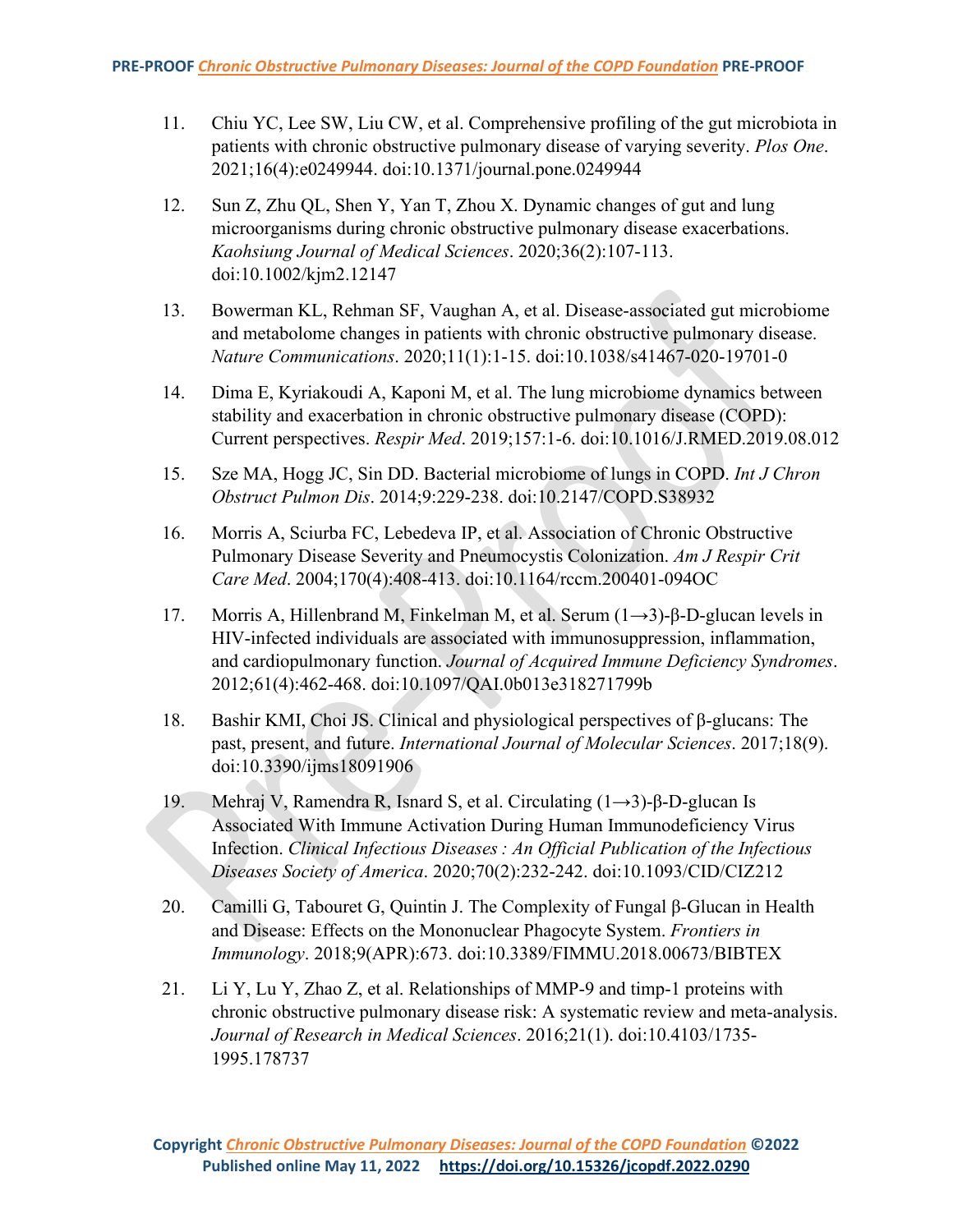- 22. Li Y, Lu Y, Zhao Z, et al. Systemic inflammatory biomarkers and co-morbidities of chronic obstructive pulmonary disease. *Annals of Medicine*. 2013;45(3):291-300. doi:10.3109/07853890.2012.732703
- 23. PW J. St. George's Respiratory Questionnaire: MCID. *COPD*. 2005;2(1):75-79. doi:10.1081/COPD-200050513
- 24. Wilson DO, Weissfeld JL, Balkan A, et al. Association of radiographic emphysema and airflow obstruction with lung cancer. *American Journal of Respiratory and Critical Care Medicine*. 2008;178(7):738-744. doi:10.1164/rccm.200803-435OC
- 25. Tran T, Beal SG. Application of the 1,3-β-D-Glucan (Fungitell) Assay in the Diagnosis of Invasive Fungal Infections. *Archives of Pathology and Laboratory Medicine*. 2016;140(2):181-185. doi:10.5858/arpa.2014-0230-RS
- 26. Rautemaa V, Green HD, Jones AM, Rautemaa-Richardson R. High level of β-(1,3)- D-glucan antigenaemia in cystic fibrosis in the absence of invasive fungal disease. *Diagnostic Microbiology and Infectious Disease*. 2017;88(4):316-321. doi:10.1016/j.diagmicrobio.2017.05.010
- 27. Farhour Z, Mehraj V, Chen J, Ramendra R, Lu H, Routy JP. Use of (1→3)-β-dglucan for diagnosis and management of invasive mycoses in HIV-infected patients. *Mycoses*. 2018;61(10):718-722. doi:10.1111/myc.12797
- 28. Wong J, Zhang Y, Swift O, et al. Beta-glucans in advanced CKD: Role in endotoxaemia and inflammation. *BMC Nephrology*. 2020;21(1). doi:10.1186/s12882-020-01779-9
- 29. Kitsios GD, Kotok D, Yang H, et al. Plasma 1,3-β-d-glucan levels predict adverse clinical outcomes in critical illness. *JCI Insight*. 2021;6(14). doi:10.1172/JCI.INSIGHT.141277
- 30. White PL, Posso R, Parr C, Price JS, Finkelman M, Barnes RA. The Presence of (1→3)-β-D-Glucan as Prognostic Marker in Patients After Major Abdominal Surgery. *Clinical Infectious Diseases*. Published online September 10, 2020. doi:10.1093/cid/ciaa1370
- 31. Kikkert R, Bulder I, de Groot ER, Aarden LA, Finkelman MA. Potentiation of Tolllike receptor-induced cytokine production by (1-->3)-beta-D-glucans: implications for the monocyte activation test. *Journal of Endotoxin Research*. 2007;13(3):140- 149. doi:10.1177/0968051907080024
- 32. Tada H, Aiba S, Shibata KI, Ohteki T, Takada H. Synergistic effect of Nod1 and Nod2 agonists with toll-like receptor agonists on human dendritic cells to generate interleukin-12 and T helper type 1 cells. *Infection and Immunity*. 2005;73(12):7967- 7976. doi:10.1128/IAI.73.12.7967-7976.2005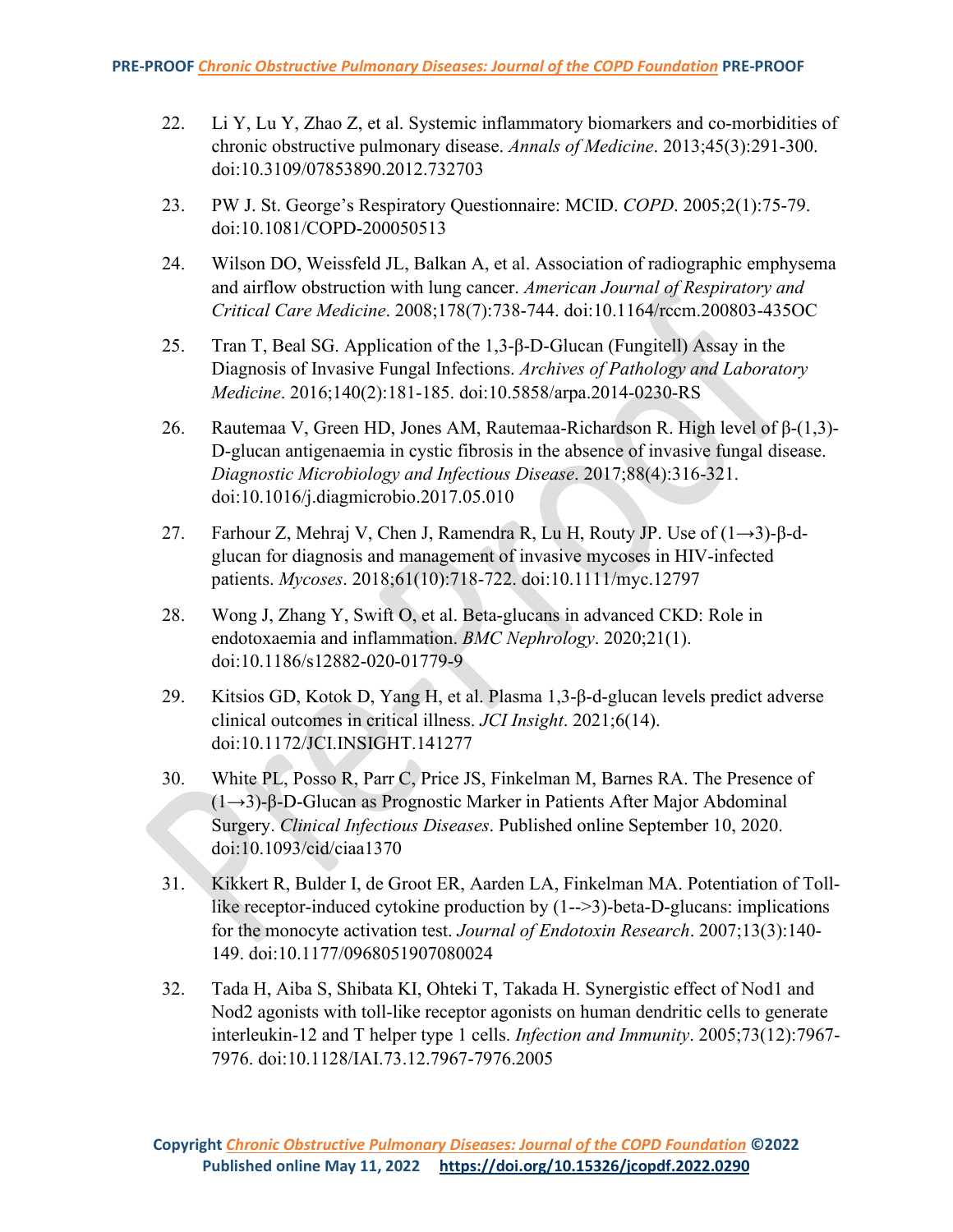- 33. Dennehy KM, Ferwerda G, Faro-Trindade I, et al. Syk kinase is required for collaborative cytokine production induced through Dectin-1 and Toll-like receptors. *European Journal of Immunology*. 2008;38(2):500-506. doi:10.1002/EJI.200737741
- 34. Brown GD, Gordon S. Immune recognition of fungal β-glucans. *Cellular Microbiology*. 2005;7(4):471-479. doi:10.1111/j.1462-5822.2005.00505.x
- 35. Lilly LM, Gessner MA, Dunaway CW, et al. The β-glucan receptor dectin-1 promotes lung immunopathology during fungal allergy via IL-22. *Journal of Immunology (Baltimore, Md : 1950)*. 2012;189(7):3653-3660. doi:10.4049/JIMMUNOL.1201797
- 36. Higashino-Kameda M, Yabe-Wada T, Matsuba S, et al. A critical role of Dectin-1 in hypersensitivity pneumonitis. *Inflammation Research : Official Journal of the European Histamine Research Society . [et al]*. 2016;65(3):235-244. doi:10.1007/S00011-015-0910-1
- 37. Ito T, Hirose J, Norimoto A, et al. Dectin-1 Plays an Important Role in House Dust Mite-Induced Allergic Airway Inflammation through the Activation of CD11b+ Dendritic Cells. *Journal of Immunology (Baltimore, Md : 1950)*. 2017;198(1):61- 70. doi:10.4049/JIMMUNOL.1502393
- 38. de Vries H, Plantinga T, van Krieken J, et al. Genetic association analysis of the functional c.714T>G polymorphism and mucosal expression of dectin-1 in inflammatory bowel disease. *PloS One*. 2009;4(11). doi:10.1371/JOURNAL.PONE.0007818
- 39. Rahabi M, Jacquemin G, Prat M, et al. Divergent Roles for Macrophage C-type Lectin Receptors, Dectin-1 and Mannose Receptors, in the Intestinal Inflammatory Response. *Cell Reports*. 2020;30(13):4386-4398.e5. doi:10.1016/J.CELREP.2020.03.018
- $40.$  Q F, R T, H Z, et al. Dectin-1 Contributes to Myocardial Ischemia/Reperfusion Injury by Regulating Macrophage Polarization and Neutrophil Infiltration. *Circulation*. 2019;139(5):663-678. doi:10.1161/CIRCULATIONAHA.118.036044
- 41. Rautemaa V, Green HD, Jones AM, Rautemaa-Richardson R. High level of β-(1,3) d-glucan antigenaemia in cystic fibrosis in the absence of invasive fungal disease. *Diagn Microbiol Infect Dis*. 2017;88(4):316-321. doi:10.1016/J.DIAGMICROBIO.2017.05.010
- 42. Yang AM, Inamine T, Hochrath K, et al. Intestinal fungi contribute to development of alcoholic liver disease. *The Journal of Clinical Investigation*. 2017;127(7):2829- 2841. doi:10.1172/JCI90562
- 43. Kalia N, Singh J, Kaur M. The role of dectin-1 in health and disease. *Immunobiology*. 2021;226(2). doi:10.1016/J.IMBIO.2021.152071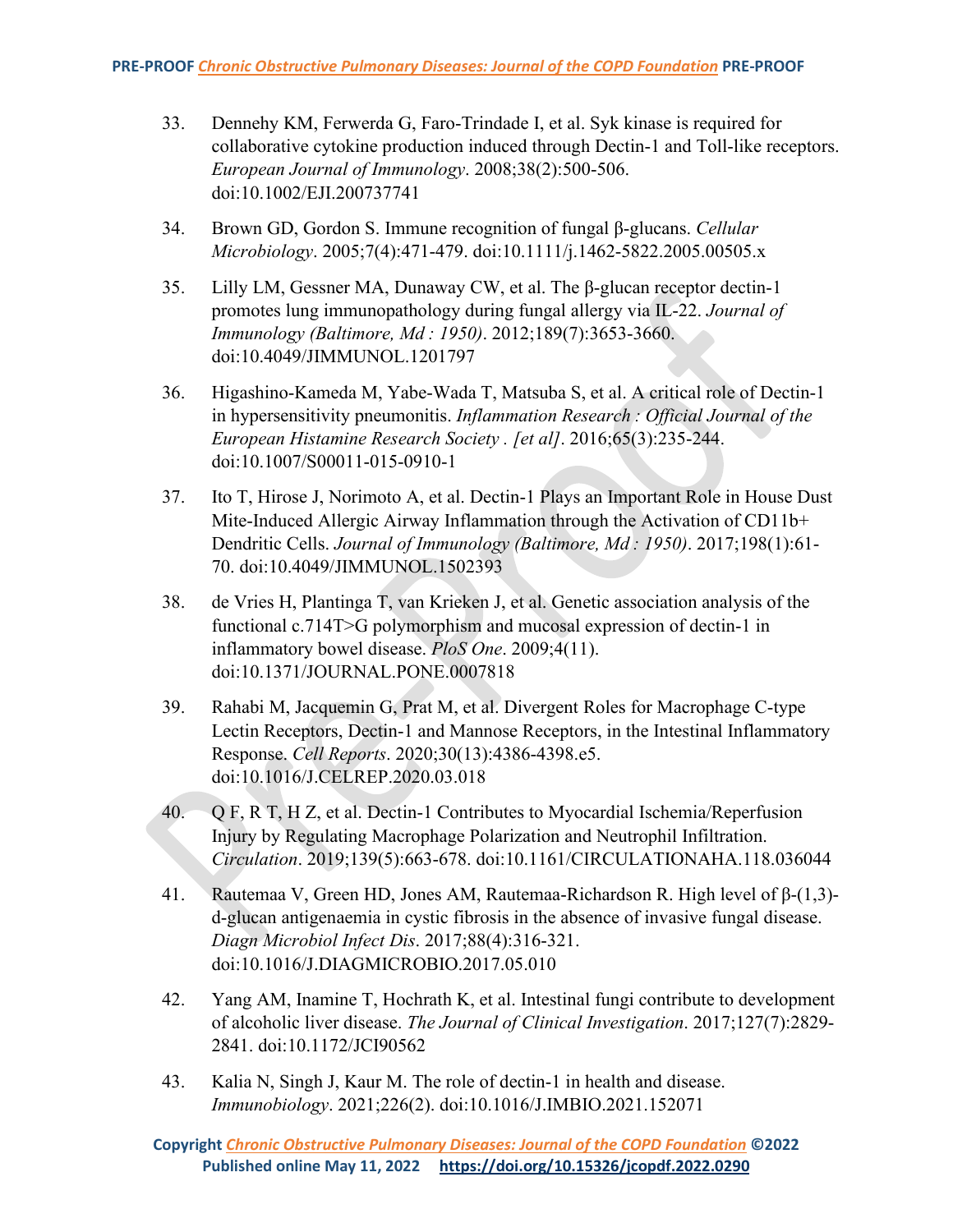- 44. Gharib SA, Manicone AM, Parks WC. Matrix metalloproteinases in emphysema. *Matrix Biology*. 2018;73:34-51. doi:10.1016/j.matbio.2018.01.018
- 45. Fujii W, Kapellos TS, Baßler K, et al. Alveolar macrophage transcriptomic profiling in COPD shows major lipid metabolism changes. *ERJ Open Research*. 2021;7(3). doi:10.1183/23120541.00915-2020
- 46. Higashimoto Y, Yamagata Y, Iwata T, et al. Increased serum concentrations of tissue inhibitor of metalloproteinase-1 in COPD patients. *European Respiratory Journal*. 2005;25(5):885-890. doi:10.1183/09031936.05.00092804
- 47. Koo HK, Hong Y, Lim MN, Yim JJ, Kim WJ. Relationship between plasma matrix metalloproteinase levels, pulmonary function, bronchodilator response, and emphysema severity. *International Journal of Chronic Obstructive Pulmonary Disease*. 2016;11(1):1129-1137. doi:10.2147/COPD.S103281
- 48. Wang R, Ahmed J, Wang G, et al. Down-Regulation of the Canonical Wnt β-Catenin Pathway in the Airway Epithelium of Healthy Smokers and Smokers with COPD. *Plos One*. 2011;6(4):e14793. doi:10.1371/JOURNAL.PONE.0014793
- 49. Montaño M, Sansores RH, Becerril C, et al. FEV1 inversely correlates with metalloproteinases 1, 7, 9 and CRP in COPD by biomass smoke exposure. *Respiratory Research*. 2014;15(1):1-7. doi:10.1186/1465-9921-15-74/FIGURES/3
- 50. Wang Z, Maschera B, Lea S, et al. Airway host-microbiome interactions in chronic obstructive pulmonary disease. *Respiratory Research*. 2019;20(1):1-14. doi:10.1186/s12931-019-1085-z
- 51. Millares L, Pascual S, Montón C, et al. Relationship between the respiratory microbiome and the severity of airflow limitation, history of exacerbations and circulating eosinophils in COPD patients. *BMC Pulmonary Medicine*. 2019;19(1):1-9. doi:10.1186/s12890-019-0867-x
- 52. Cui L, Lucht L, Tipton L, et al. Topographic diversity of the respiratory tract mycobiome and alteration in HIV and lung disease. *American Journal of Respiratory and Critical Care Medicine*. 2015;191(8):932-942. doi:10.1164/rccm.201409-1583OC
- 53. Su J, Liu HY, Tan XL, et al. Sputum bacterial and fungal dynamics during exacerbations of severe COPD. *PLoS One*. 2015;10(7):1-13. doi:10.1371/journal.pone.0130736
- 54. Pallavan B, Ramesh V, Dhanasekaran BP, Oza N, indu S, Govindarajan V. Comparison and correlation of candidal colonization in diabetic patients and normal individuals. *J Diabetes Metab Disord*. 2014;13(1). doi:10.1186/2251-6581-13-66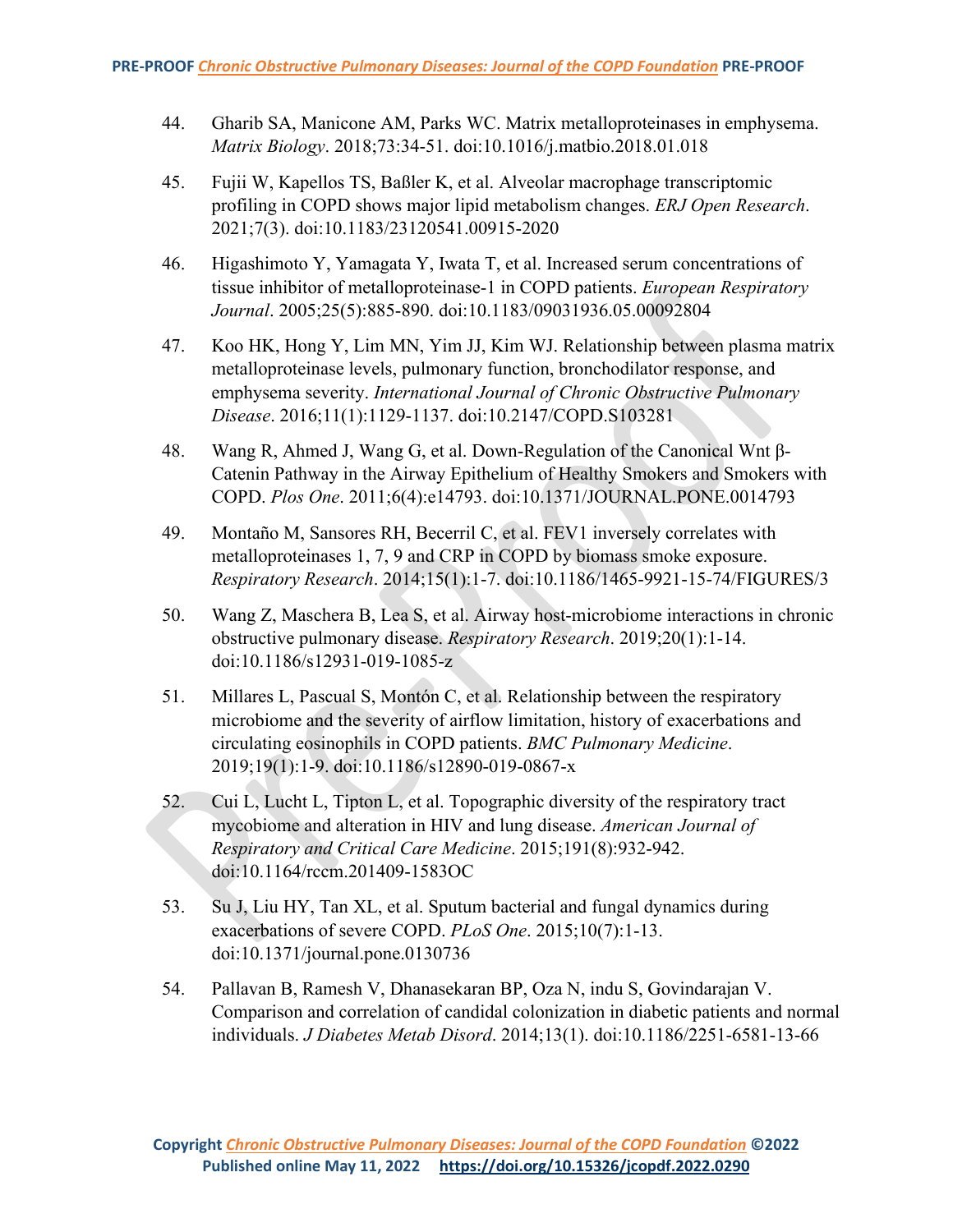- 55. Rutten EPA, Lenaerts K, Buurman WA, Wouters EFM. Disturbed intestinal integrity in patients with COPD : Effects of activities of daily living. *Chest*. 2014;145(2):245-252. doi:10.1378/chest.13-0584
- 56. Sprooten RTM, Lenaerts K, Braeken DCW, et al. Increased Small Intestinal Permeability during Severe Acute Exacerbations of COPD. *Respiration*. 2018;95(5):334-342. doi:10.1159/000485935
- 57. Fricker M, Goggins BJ, Mateer S, et al. Chronic cigarette smoke exposure induces systemic hypoxia that drives intestinal dysfunction. *JCI Insight*. 2018;3(3):e94040. doi:10.1172/JCI.INSIGHT.94040
- 58. e Silva KF, Nanini HF, Rosas SLB, et al. Serum 1,3-beta-D-glucan as a noninvasive test to predict histologic activity in patients with inflammatory bowel disease. *World Journal of Gastroenterology*. 2021;27(9):866. doi:10.3748/WJG.V27.I9.866
- 59. Kanamori H, Kanemitsu K, Miyasaka T, et al. Measurement of (1-3)-beta-D-glucan derived from different gauze types. *The Tohoku Journal of Experimental Medicine*. 2009;217(2):117-121. doi:10.1620/TJEM.217.117
- 60. Hong F, Yan J, Baran JT, et al. Mechanism by which orally administered beta-1,3 glucans enhance the tumoricidal activity of antitumor monoclonal antibodies in murine tumor models. *Journal of Immunology (Baltimore, Md : 1950)*. 2004;173(2):797-806. doi:10.4049/JIMMUNOL.173.2.797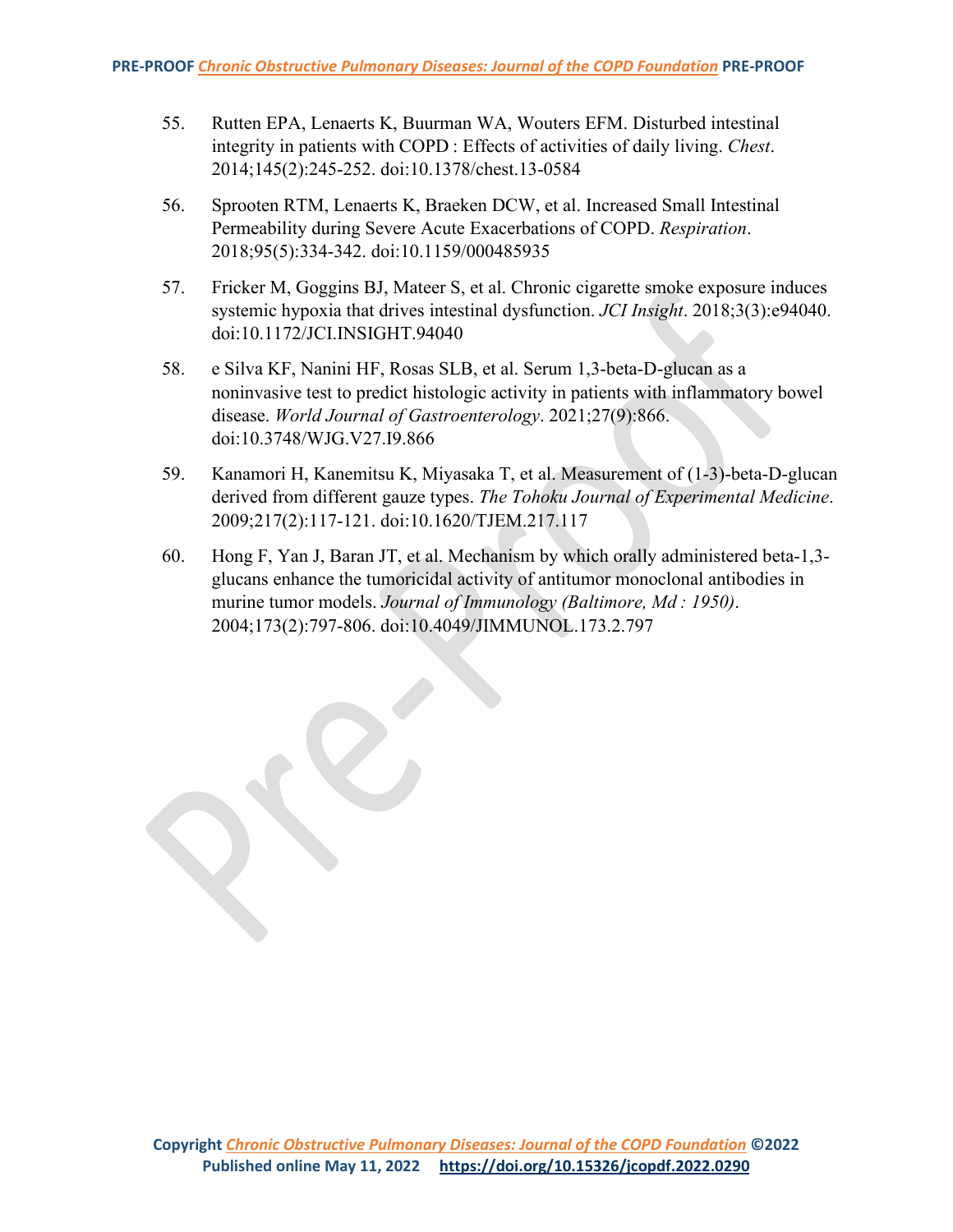| able |
|------|
|------|

| <b>Table 1: COPD Participant Characteristics</b><br>$N = 247$ |                     |  |  |
|---------------------------------------------------------------|---------------------|--|--|
| Age, median (IQR)                                             | $64.0(59.0-68.0)$   |  |  |
| Female, n (%)                                                 | 119 (48.2)          |  |  |
| BMI, median (IQR)                                             | $26.2(22.6 - 29.7)$ |  |  |
| Diabetes, n (%)                                               | 40 (16.3)           |  |  |
| Current smoker, n (%)                                         | 42 (17.0)           |  |  |
| Pack years, median (IQR)                                      | $50.0(33.0 - 70.0)$ |  |  |
| ICS, $n$ $%$                                                  | 165 (66.8)          |  |  |
| Oral steroid use in past 30 days, n (%)                       | 76 (30.8)           |  |  |
| Current oral steroid use, n (%)                               | 59 (23.9)           |  |  |
| FEV1pp, median (IQR)                                          | $32.2(23.5 - 59.5)$ |  |  |
| FEV1/FVC, median (IQR)                                        | $37.8(30.2 - 52.2)$ |  |  |
| DLCOpp, median (IQR)                                          | $37.2(26.3 - 51.5)$ |  |  |
| GOLD Category, n (%)                                          |                     |  |  |
|                                                               | 21(8.4)             |  |  |
| $\frac{2}{3}$                                                 | 53 (21.5)           |  |  |
|                                                               | 59 (23.9)           |  |  |
| 4                                                             | 114 (46.2)          |  |  |
| SGRQ, median (IQR)                                            | $60.3(37.4 - 71.6)$ |  |  |
| Visual Emphysema, n (%) <sup>a</sup>                          |                     |  |  |
| $0 = none$                                                    | 10(4.1)             |  |  |
| $1-2$ = trace/mild                                            | 58(24.1)            |  |  |
| $3-5$ = moderate/severe                                       | 173 (71.8)          |  |  |
| Any prior exacerbations, n (%)                                | 129 (52.2)          |  |  |
| Any sputum production, n (%)                                  | 137 (55.5)          |  |  |
|                                                               |                     |  |  |

COPD = chronic obstructive pulmonary disease defined by post-bronchodilator FEV1/FVC ratio <0.7; BDG = 1,3-beta-d-glucan; IQR = interquartile range; ICS = current use of inhaled corticosteroids; FEV1pp = forced expiratory volume in the first second percent predicted; FEV1/FVC = forced expiratory volume in the first second/forced vital capacity; DLCOpp = diffusing capacity of the lung for carbon monoxide percent predicted; GOLD = Global Initiative for Obstructive Lung Disease, SGRQ = Saint George's Respiratory Questionnaire. Any prior exacerbations = categorical yes/no for exacerbation in last 12 months.

 $\hat{\mathcal{S}}$ 

 $a_n = 241$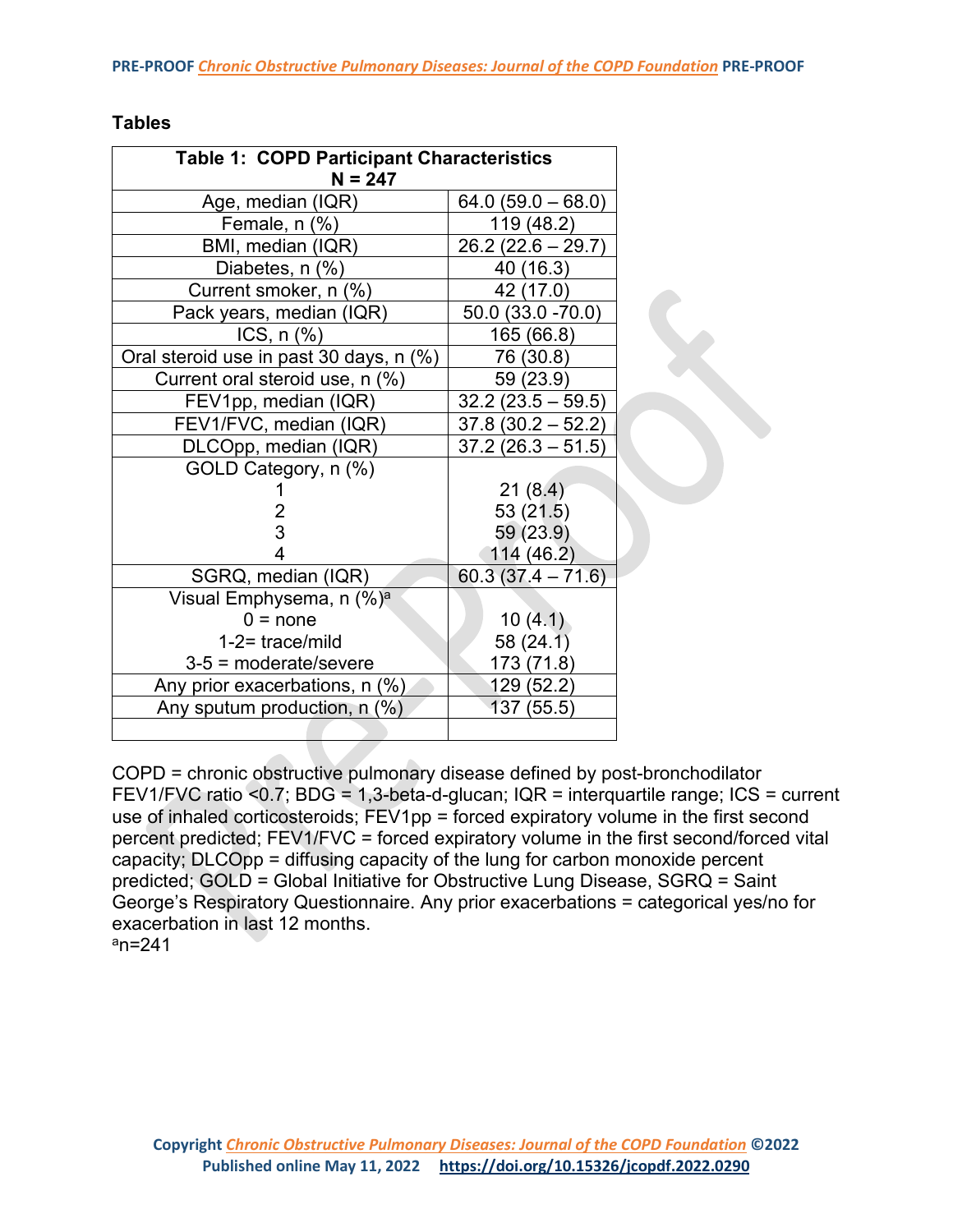| Table 2: Clinical Outcomes in COPD Participants with High versus Low 1,3- |                      |                     |         |  |
|---------------------------------------------------------------------------|----------------------|---------------------|---------|--|
|                                                                           | beta-d-glucan Levels |                     |         |  |
|                                                                           | Low BDG              | High BDG            | p-value |  |
|                                                                           | $N = 198$            | $N = 49$            |         |  |
| FEV1pp, median (IQR)                                                      | $35.0(23.7 - 62.1)$  | $27.3(23.3 - 45.3)$ | 0.055   |  |
| FEV1/FVC, median (IQR)                                                    | $39.3(31.4 - 54.2)$  | $31.9(27.3 - 46.6)$ | 0.025   |  |
| DLCOpp, median (IQR)                                                      | $39.3(27.5 - 52.7)$  | $32.8(23.1 - 46.7)$ | 0.13    |  |
| GOLD Category, n (%)                                                      |                      |                     | 0.029   |  |
|                                                                           | 19(9.6)              | 2(4.1)              |         |  |
| 2                                                                         | 47 (23.7)            | 6(12.2)             |         |  |
| 3                                                                         | 50(25.3)             | 9(18.4)             |         |  |
| 4                                                                         | 82 (41.4)            | 32(65.3)            |         |  |
|                                                                           |                      |                     |         |  |
| SGRQ, median (IQR)                                                        | $57.4(32.6 - 70.7)$  | $63.6(57.8 - 73.0)$ | 0.016   |  |
| Visual Emphysema, n (%) <sup>a</sup>                                      |                      |                     | 0.040   |  |
| $0 = none$                                                                | 10(5.1)              | 0(0)                |         |  |
| $1-2$ = trace/mild                                                        | 48 (24.6)            | 10(21.7)            |         |  |
| $3-5$ = moderate/severe                                                   | 137 (70.3)           | 36 (78.3)           |         |  |
|                                                                           |                      |                     |         |  |
| Prior exacerbations, n (%)                                                | 95 (48.0)            | 34 (69.4)           | 0.010   |  |
| Sputum production, $n$ (%)                                                | 103 (52.0)           | 34 (69.4)           | 0.037   |  |

BDG = 1,3-beta-d-glucan; IQR = interquartile range; FEV1pp = forced expiratory volume in the first second percent predicted; FEV1/FVC = forced expiratory volume in the first second/forced vital capacity; DLCOpp = diffusing capacity of the lung for carbon monoxide percent predicted; GOLD = Global initiative for Obstructive Lung Disease; SGRQ = Saint George's Respiratory Questionnaire; Prior exacerbations = categorical yes/no report of any exacerbation in the last 12 months; <sup>a</sup>n=195 Low BDG; n=46 High BDG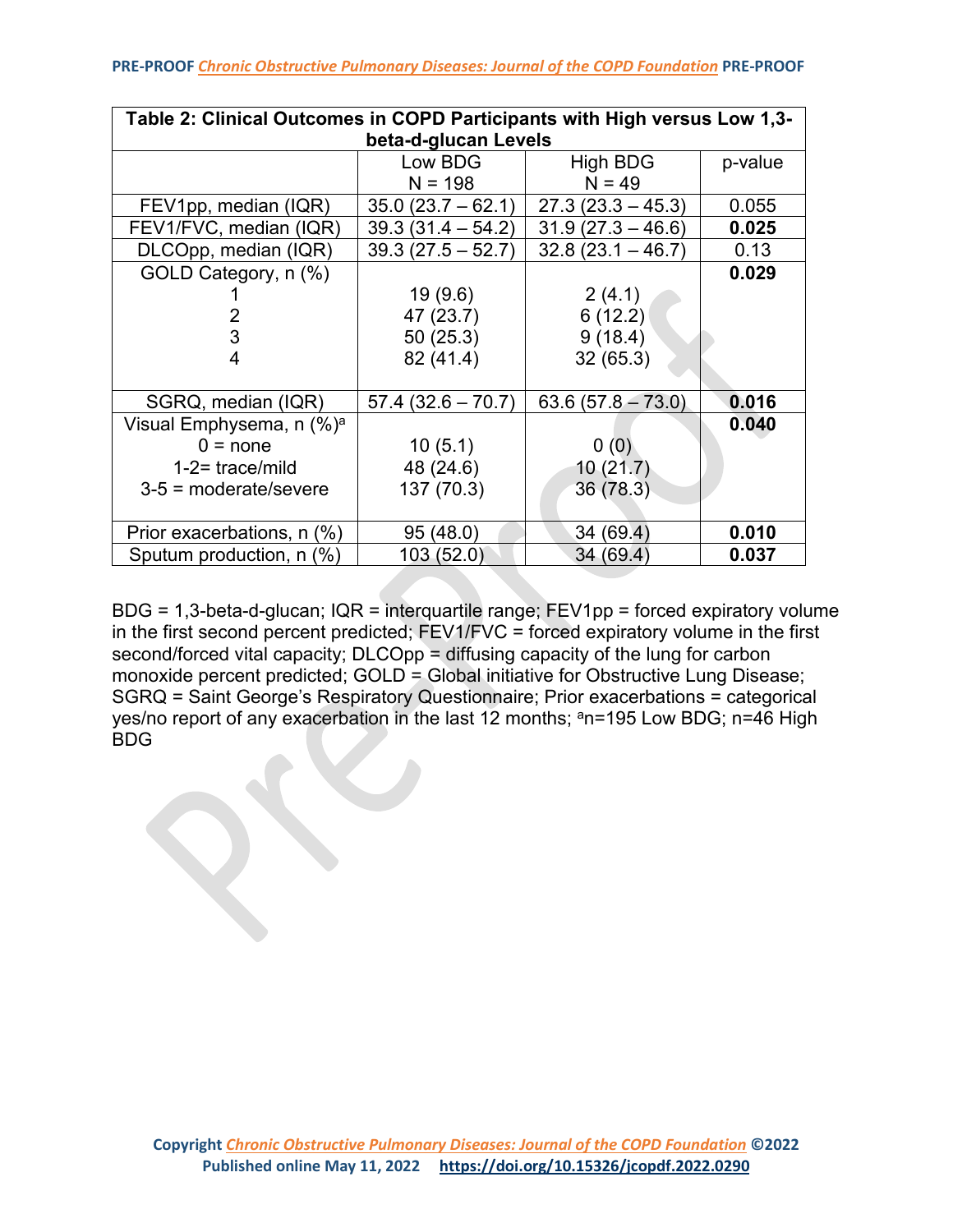| Table 3: Association of Log-transformed 1,3-beta-d-<br>glucan with Circulating Matrix Metalloproteinases |                     |         |                                                  |         |  |
|----------------------------------------------------------------------------------------------------------|---------------------|---------|--------------------------------------------------|---------|--|
|                                                                                                          | Unadjusted analysis |         | Adjusted for age,<br>sex, and current<br>smoking |         |  |
|                                                                                                          | ra                  | p-value | $r^{b}$                                          | p-value |  |
| logMMP1                                                                                                  | 0.27                | < 0.001 | 0.28                                             | < 0.001 |  |
| logMMP7                                                                                                  | $-0.15$             | 0.027   | $-0.13$                                          | 0.058   |  |
| logMMP9                                                                                                  | $-0.07$             | 0.29    | $-0.08$                                          | 0.24    |  |
| TIMP1                                                                                                    | 0.16                | 0.022   | 0.15                                             | 0.027   |  |
| TIMP <sub>2</sub>                                                                                        | $-0.10$             | 0.14    | $-0.07$                                          | 0.32    |  |
| TIMP4                                                                                                    | $-0.09$             | 0.19    | $-0.07$                                          | 0.32    |  |

MMP = matrix metalloproteinase; TIMP = tissue inhibitors of metalloproteinases <sup>a</sup>Pearson's correlation coefficient <sup>b</sup>Partial correlation coefficient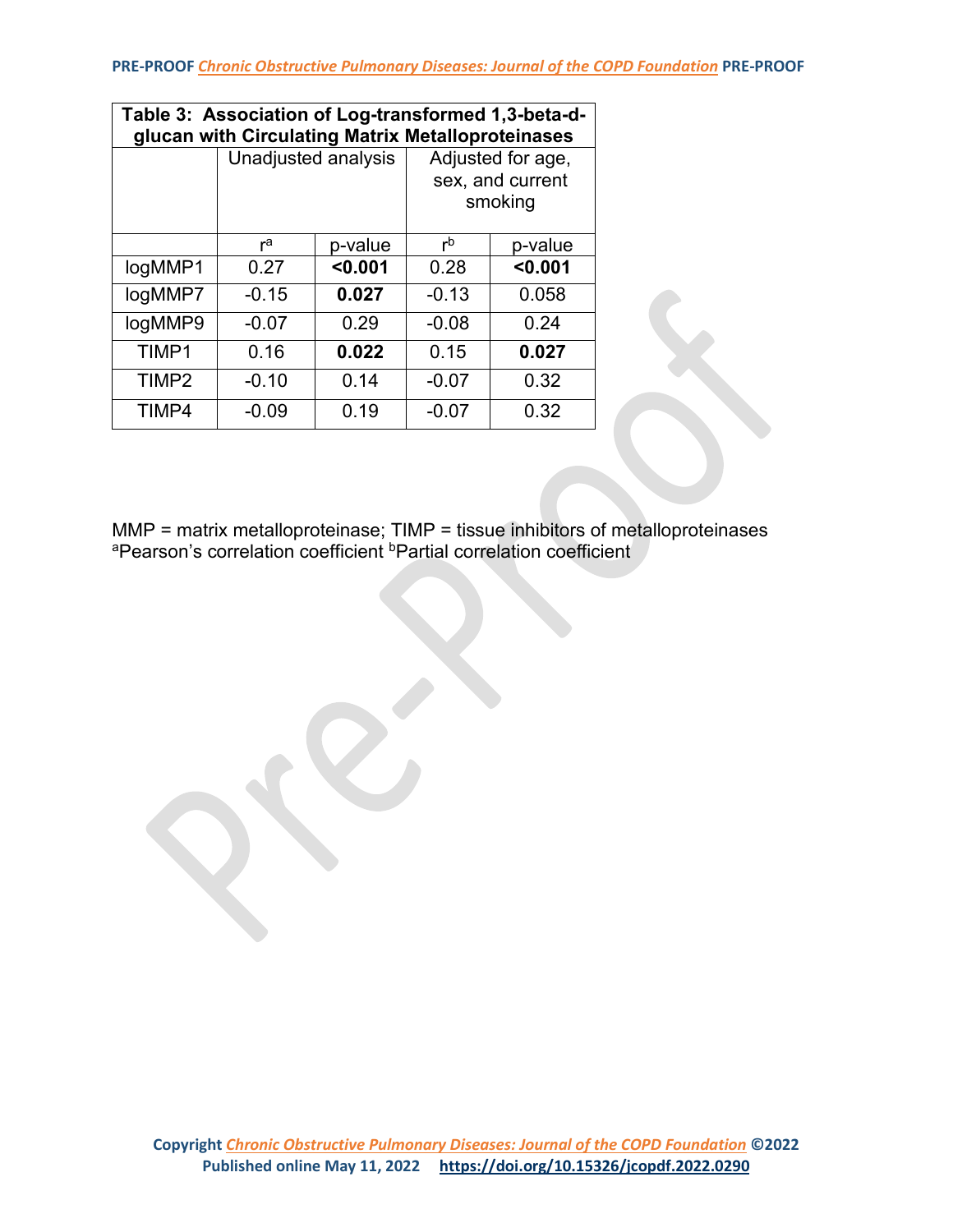## **Figure Legend**

**Figure 1:** Violin plot of 1,3 beta-d-glucan (BDG) distribution in participants without airflow obstruction versus participants with chronic obstructive pulmonary disease.

**Figure 2: Symptom scores are higher and FEV1/FVC ratio lower in participants with high circulating 1,3-beta-d-glucan (BDG) levels.** Box and whisker plots of St. George's Respiratory Questionnaire total scores (Student's t test, p=0.016) (a) and FEV1/FVC ratio (Student's t test, p=0.025) (b) in participants with high versus low BDG levels in subjects with COPD. High BDG defined as a BDG level  $\geq$  304 pg/mL.

**Figure 3: Circulating 1,3-beta-d-glucan is directly associated with circulating matrix metalloproteinase (MMP) 1 levels.** Association of log 1,3 beta-d-glucan and matrix metalloproteinase (MMP) 1 (linear regression,  $p \le 0.001$ )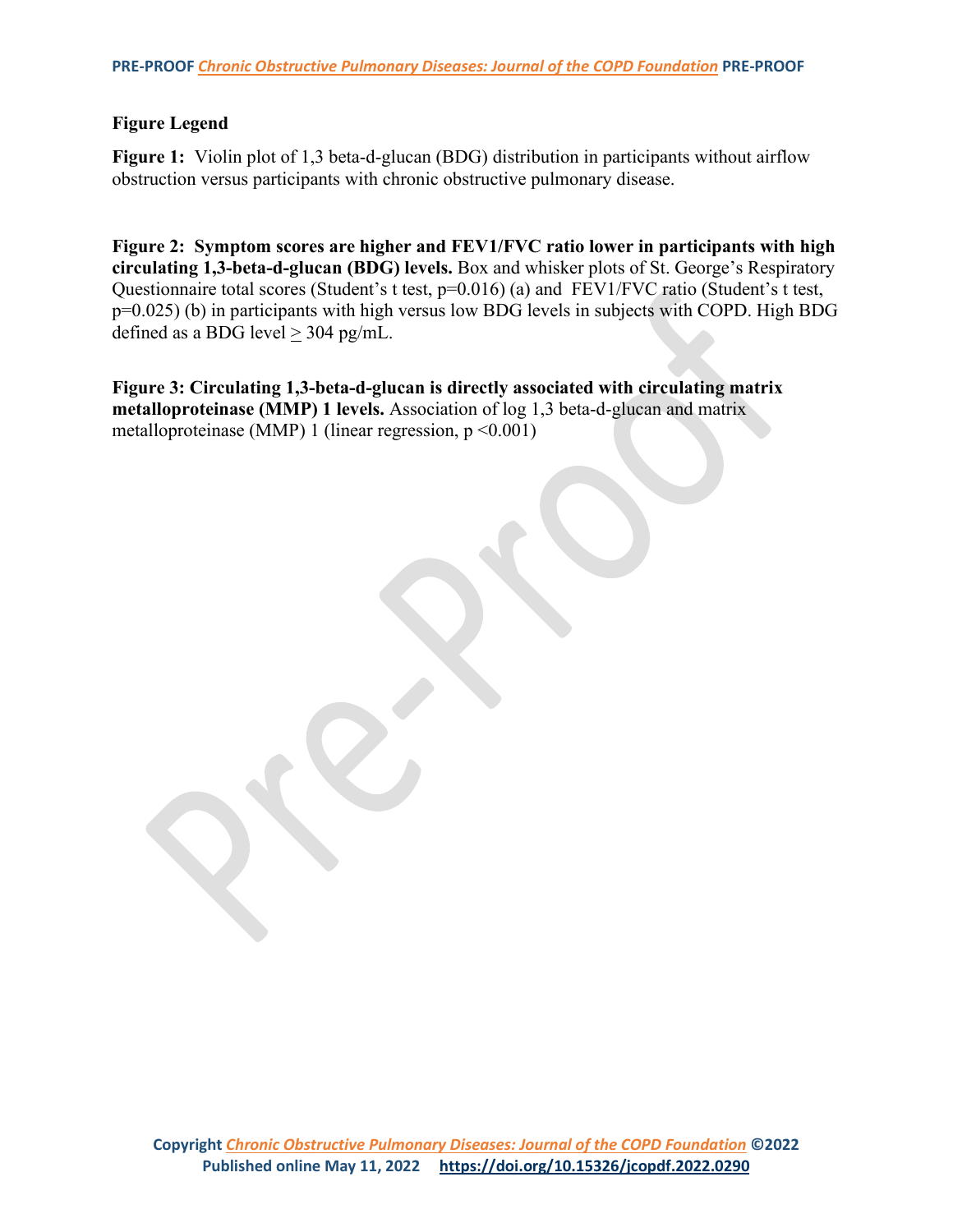

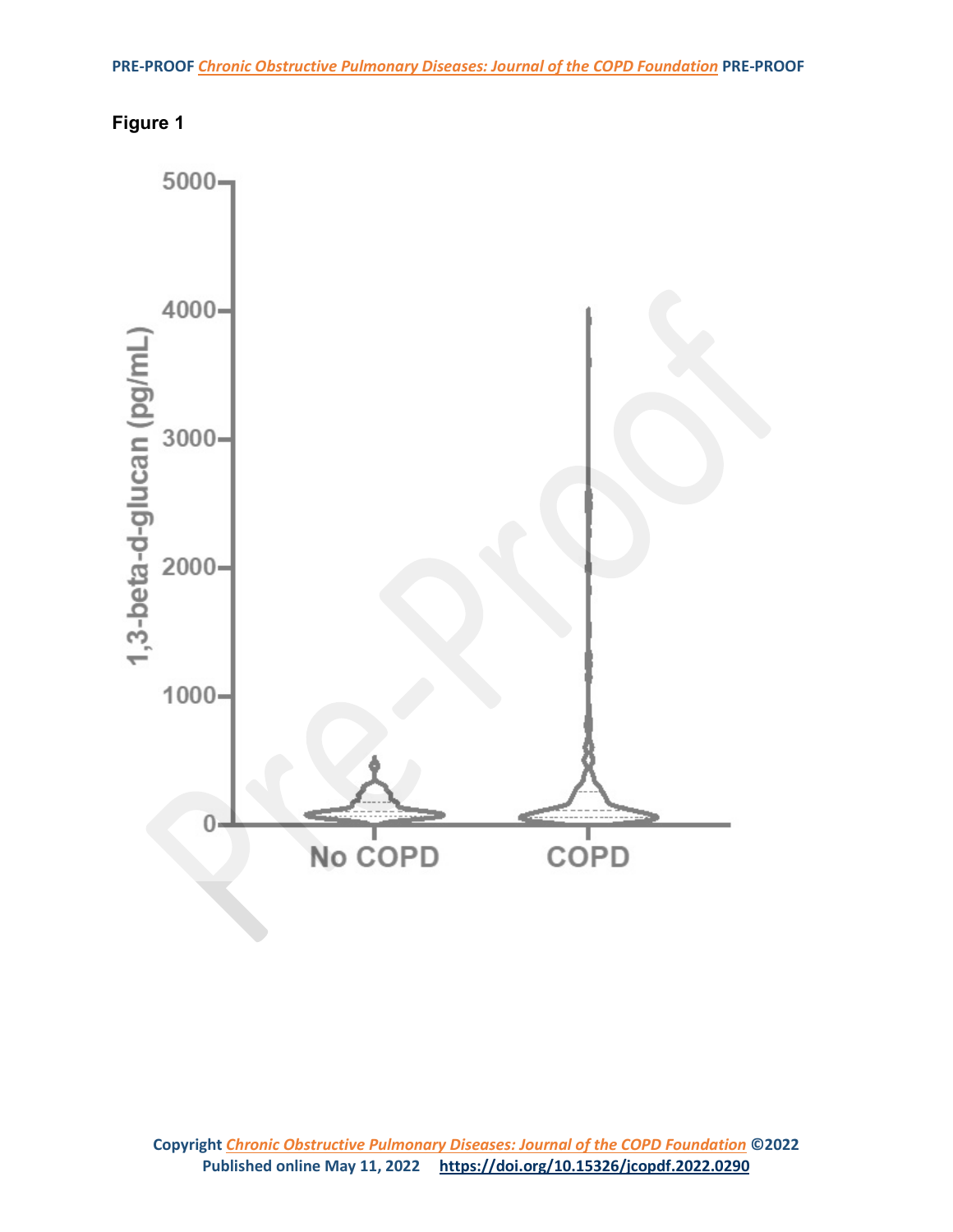

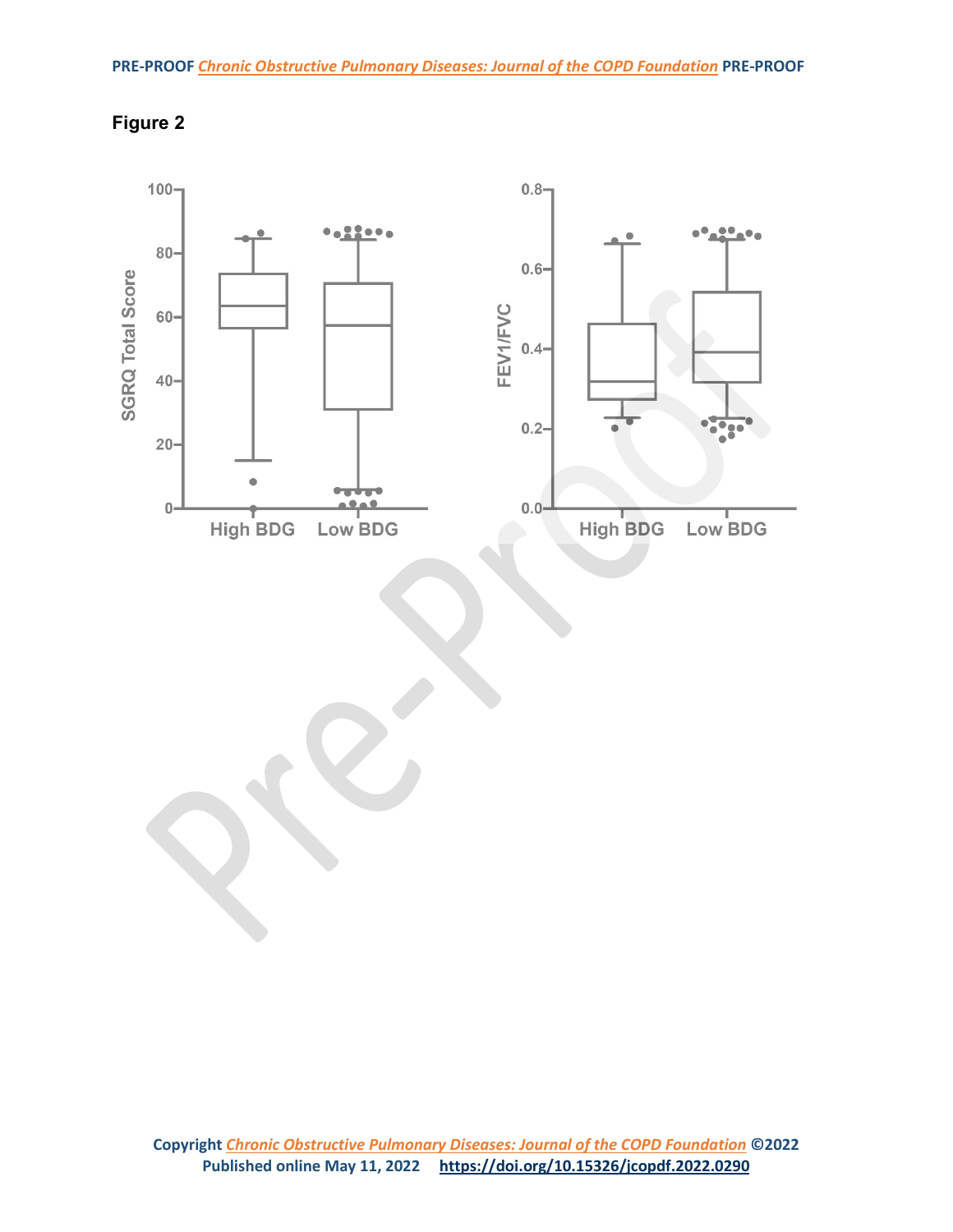

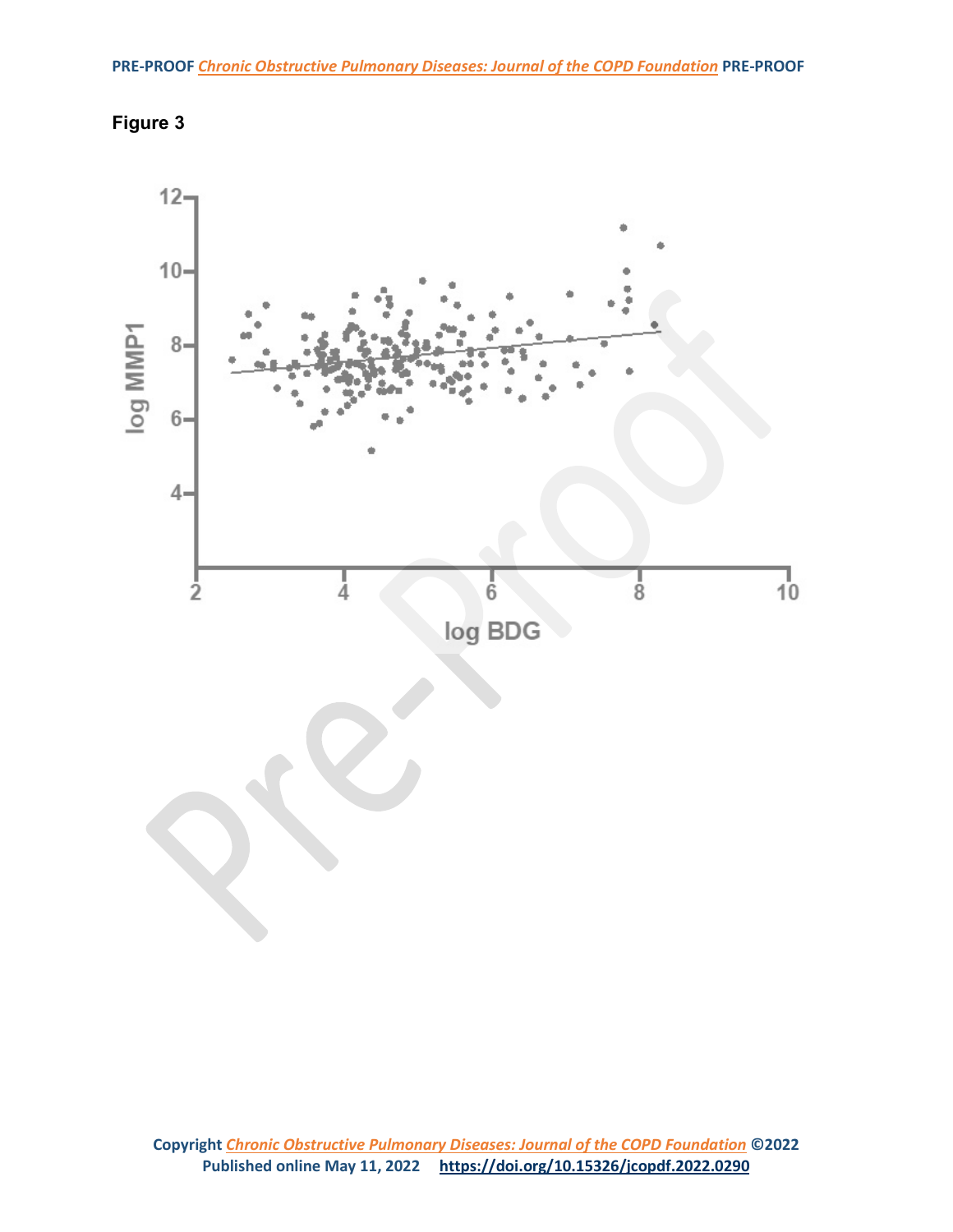## **Online Data Supplement**

| <b>Table S1: Control Participant Characteristics</b><br>$N = 50$ |                     |  |  |
|------------------------------------------------------------------|---------------------|--|--|
| Age, median (IQR)                                                | $63.0(60.0 - 69.0)$ |  |  |
| Female, $n$ $%$                                                  | 23 (46.0)           |  |  |
| BMI, median (IQR)                                                | $28.7(25.0 - 31.3)$ |  |  |
| Diabetes, n (%)                                                  | 8(16.1)             |  |  |
| Current smoker, n (%)                                            | 26(52.0)            |  |  |
| Pack years, median (IQR)                                         | $40.5(25.0 - 67.5)$ |  |  |
| ICS, $n$ $%$                                                     | 4(8.0)              |  |  |
| Oral steroid use in past 30 days, n (%)                          | 8(16.0)             |  |  |
| Current oral steroid use, n (%)                                  | 5(10.0)             |  |  |
| FEV1pp, median (IQR)                                             | $93.2(84.3 - 99.7)$ |  |  |
| FEV1/FVC, median (IQR)                                           | 75.2 (72.4 – 79.9)  |  |  |
| DLCOpp, median (IQR)                                             | $78.5(66.9 - 90.0)$ |  |  |
| SGRQ Total, median (IQR)                                         | $16.8(8.1 - 25.8)$  |  |  |
| Visual Emphysema, n (%) <sup>a</sup>                             |                     |  |  |
| $0 = none$                                                       | 28 (60.9)           |  |  |
| $1-2$ trace/mild                                                 | 16 (34.8)           |  |  |
| $3-5$ = moderate/severe                                          | 2(4.3)              |  |  |
| Any prior exacerbations, n (%)                                   | 7(14.0)             |  |  |
| Any sputum production, n (%)                                     | 26 (52.0)           |  |  |

COPD = chronic obstructive pulmonary disease defined as post-bronchodilator FEV1/FVC ratio <0.7; IQR = interquartile range; ICS = current use of inhaled corticosteroids; FEV1pp = forced expiratory volume in the first second percent predicted; FEV1/FVC = forced expiratory volume in the first second/forced vital capacity; DLCOpp = diffusing capacity of the lung for carbon monoxide percent predicted; SGRQ = Saint George's Respiratory Questionnaire; ªn=46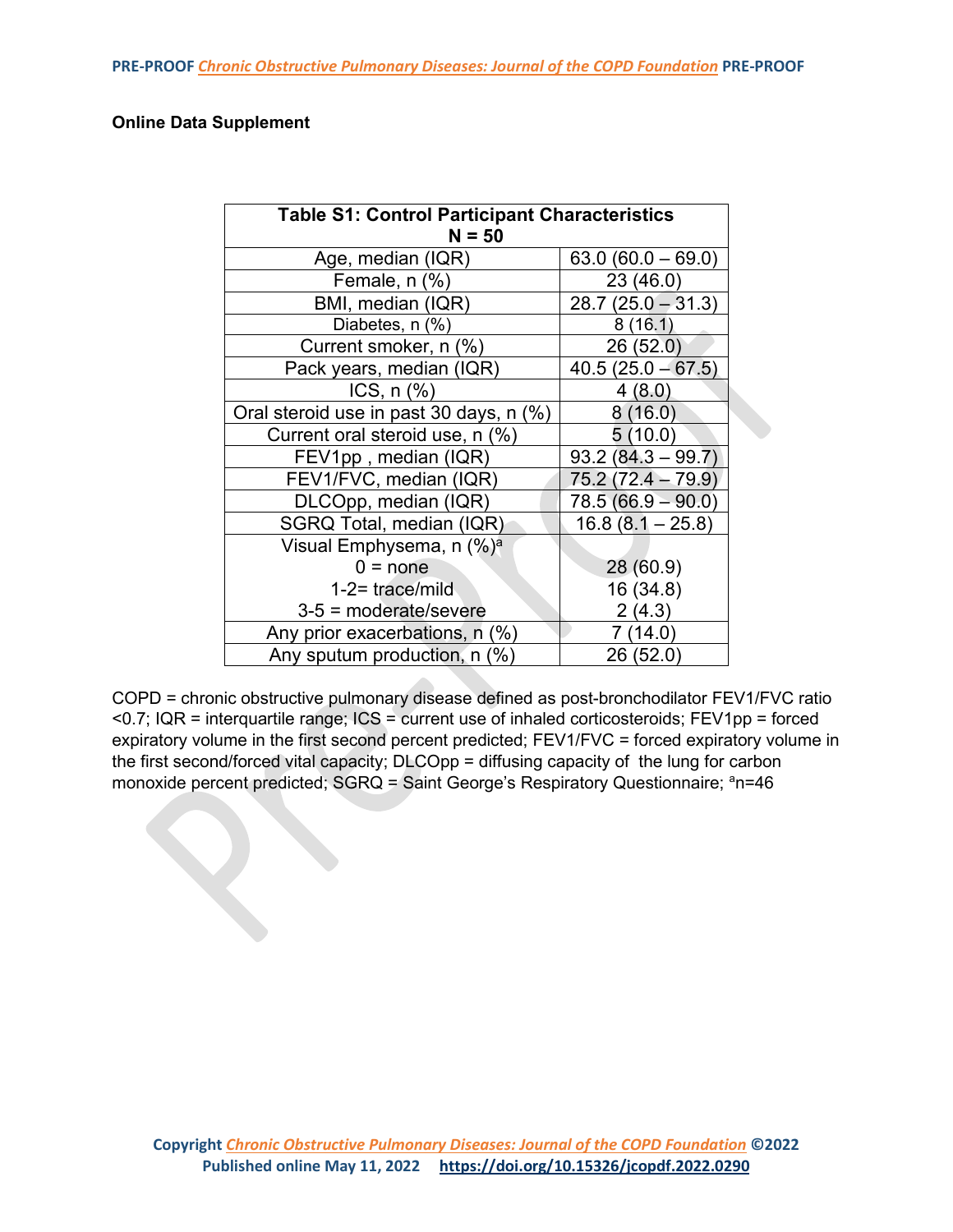| Table S2: Baseline characteristics in COPD participants with High<br>verses low 1,3-beta-d-glucal levels |                      |                     |         |
|----------------------------------------------------------------------------------------------------------|----------------------|---------------------|---------|
|                                                                                                          | <b>Low BDG</b>       | <b>High BDG</b>     | p-value |
|                                                                                                          | $N = 198$            | $n = 49$            |         |
| Female (%)                                                                                               | 99 (50)              | 20(41)              | 0.27    |
| Age (mean (SD))                                                                                          | 64.2 (7.3)           | 60.9(7.5)           | 0.0029  |
| BMI (median (IQR))                                                                                       | $26.1(22.4 - 29.4)$  | $26.4(23.6 - 32.9)$ | 0.11    |
| Diabetes $(%)^a$                                                                                         | 32(16.2)             | 8(16.3)             | 0.930   |
| Creatinine (median (IQR) <sup>b</sup>                                                                    | $0.64$ (0.47 - 0.85) | $0.45(0.31 - 0.58)$ | 0.033   |
| Current smoker (%)                                                                                       | 37 (19)              | 5(10)               | 0.20    |
| Pack years (median (IQR)) <sup>c</sup>                                                                   | $50(34 - 71)$        | $55(33-68)$         | 0.90    |
| ICS (%) <sup>a</sup>                                                                                     | 129 (65)             | 37 (76)             | 0.23    |
| Steroids (%) <sup>c</sup>                                                                                | 58 (29)              | 18 (37)             | 0.39    |
| Current oral steroids (%) <sup>c</sup>                                                                   | 44 (22)              | 15(31)              | 0.19    |

\*COPD = post-Bronchodilator FEV1/FVC ratio <0.7

Steroids = Oral corticosteroid use in last 30 days, SD = Standard Deviation, IQR = Inter Quartile Range, ICS = Current use of inhaled corticosteroids. <sup>a</sup>n=197 Low BDG; n=49 High BDG, <sup>b</sup>n=134 Low BDG; n=10 High BDG, cn=197 Low BDG; n=48 High BDG

| Table S3: Clinical Outcomes in COPD Participants with High versus Low 1,3-<br>beta-d-glucan Levels, Current Smokers Removed |                             |                             |         |
|-----------------------------------------------------------------------------------------------------------------------------|-----------------------------|-----------------------------|---------|
|                                                                                                                             | <b>Low BDG</b><br>$N = 161$ | <b>High BDG</b><br>$N = 44$ | p-value |
| FEV1pp, median (IQR)                                                                                                        | $30.2(22.4 - 46.3)$         | $25.7(23.2 - 36.3)$         | 0.072   |
| FEV1/FVC, median (IQR)                                                                                                      | $36.8(30.3 - 46.2)$         | $30.7(26.7 - 42.4)$         | 0.037   |
| GOLD Category, n (%)                                                                                                        |                             |                             | 0.051   |
|                                                                                                                             | 12(7.5)                     | 0(0)                        |         |
|                                                                                                                             | 26(16.1)                    | 4(9.1)                      |         |
| 3                                                                                                                           | 43 (26.7)                   | 9(20.5)                     |         |
| 4                                                                                                                           | 80 (49.7)                   | 31(70.4)                    |         |
| SGRQ, median (IQR)                                                                                                          | $63(44.6 - 74.4)$           | $65(59.4 - 74.1)$           | 0.043   |
| Any prior exacerbations, n (%)                                                                                              | 87 (54.4)                   | 32 (72.7)                   | 0.038   |
| Any sputum production, n (%)                                                                                                | (48.1)<br>77                | (68.2)<br>30                | 0.026   |

BDG = 1,3-beta-d-glucan; IQR = interquartile range; FEV1pp = forced expiratory volume in the first second percent predicted; FEV1/FVC = forced expiratory volume in the first second/forced vital capacity; GOLD = Global initiative for Obstructive Lung Disease; SGRQ = Saint George's Respiratory Questionnaire